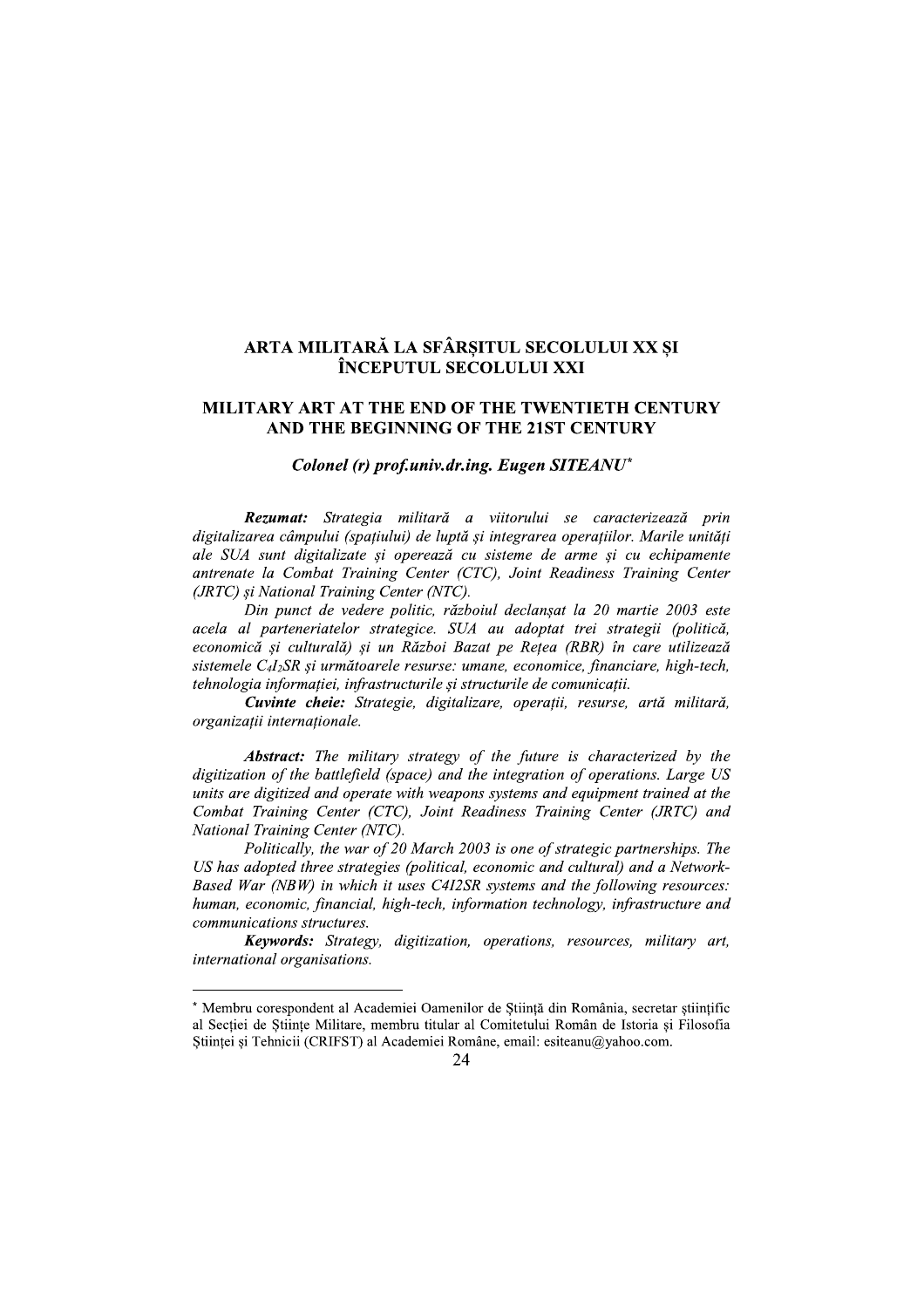## **1. INTRODUCERE**

Al Doilea Război Mondial s-a declansat în Europa de către Germania hitleristă în anul 1939 când a fost atacată Polonia. În 1940 au fost cucerite și Danemarca, Norvegia, Belgia, Olanda și Franța. România a fost cucerită fără luptă, ci prin ultimatumul sovietic și Dictatul de la Viena din anul 1940. În anul următor Germania atacă Iugoslavia, Grecia, U.R.S.S. și Libia.

În Asia, Japonia atacă China, Indochina și Asia de Sud-Est și în 1941 are loc atacul de la Pearl Harbour.

Aliații încep să obțină victorii la Moscova, în 1942 și în Africa de Nord, victoria de la El Alamein. În februarie 1943 sovieticii înfrâng gruparea de armate germane de la Stalingrad. Americanii obțin victoria de la Midway (Oceanul Pacific) si Insulele Corail.

În Europa, în iunie 1944, are loc debarcarea din Italia și cea din Normandia. În 1945 americanii lansează cele două bombe atomice: Hiroschima si Nagasaki. Consecinta cea mai importantă a celui de Al Doilea Război Mondial a fost bipolarizarea lumii și declanșarea Războiului Rece. Cifra pierderilor (mortilor) acestei conflagratii mondiale a fost de 55 de milioane, dintre care 45 de milioane în Europa (20 de milioane în U.R.S.S.). Europa continentală și U.R.S.S. au fost distruse. De atunci sabia lui Damocles – sabia nucleară a amenintat întreaga lume. Acest pericol nu a dispărut nici astăzi. Orașele germane au fost distruse de bombardamentele strategice britanice și americane (bombardamente industriale si bombardamente teroriste<sup>)1</sup>. Războiul Rece a durat între 1947 și 1991 când sa destrămat U.R.S.S. În 1945 sovieticii invadează Coreea și în 1948 creează Coreea de Nord. Apoi U.R.S.S. experimentează prima bombă atomică. În 1947 apare "Doctrian Truman" de sprijinire a statelor care luptau împotriva comunismului. Această doctrină a pus bazele politicii și strategiei de îndiguire a comunismului, a heartland-ului nordic (a U.R.S.S.). În plus, Truman a elaborat un plan strategic pentru dezvoltarea rapidă a Europei Occidentale si scoaterea ei de sub influenta comunistă, plan cunoscut sub

<sup>&</sup>lt;sup>1</sup> Lidell Hart, Strategia acțiunilor indirecte, Editura Militară, București, 1973, pp. 361-362. Jacques de Launay, Mari decizii ale celui de-al Doilea Război Mondial, Editura Stiintifică

și Enciclopedică, București, 1998, pp. 164-165.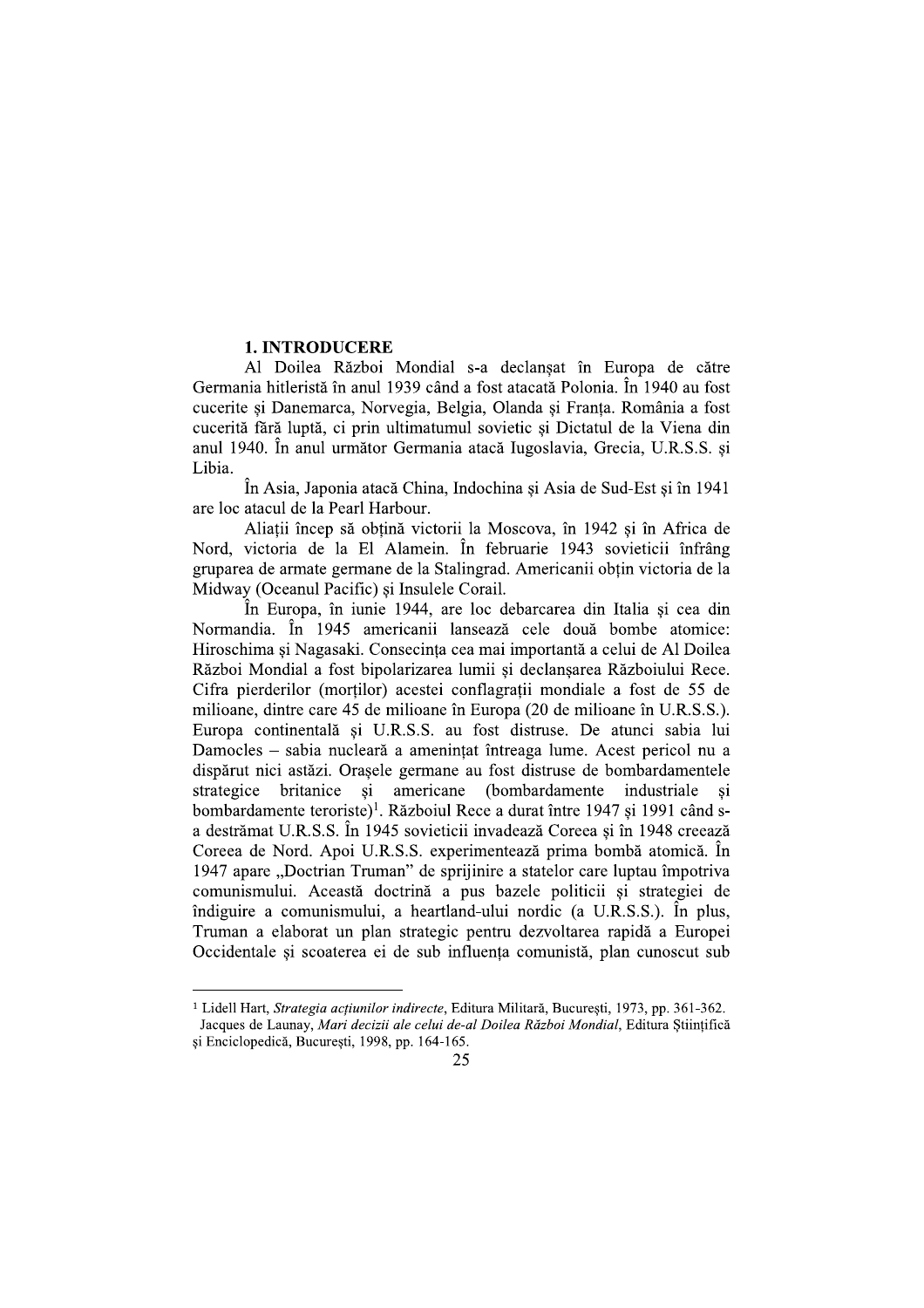denumirea de "Planul Marshall" ("Moartea lui Stalin"). În anul 1959 un număr de 16 state occidentale beneficiază de ajutorul financiar Marshall (72 de miliarde de dolari). Ca răspuns, tările socialiste au înfiintat C.A.E.R.<sup>2</sup> Respingerea ofertei americane (Marshall) de către Stalin era un act de război prin crearea unei bariere peste care nu se mai putea trece. Statele occidentale au creat în 1948 R.F.G. (Republica Federală Germană), ceea ce a produs blocada Berlinului din partea sovieticilor până în 12 mai 1949, când Stalin ridică blocada. În 1949 se înființează NATO (Organizatia Atlanticului de Nord), la 4 aprilie, care reunea inițial 12 state: Belgia, Canada, Danemarca, Franța, Islanda, Italia, Luxemburg, Marea Britanie, Norvegia, Olanda, Portugalia și SUA. Ca răspuns la acest act, la 14 mai 1955, un număr de opt state - Albania, Bulgaria, Cehoslovacia, RDG, Polonia, România, Ungaria si URSS – semnează la Varsovia un tratat militar de securitate colectivă.

## 2. ORGANIZAȚII INTERNAȚIONALE DE SECURITATE

Principalele organizații internaționale de securitate sunt: Organizația Națiunilor Unite (ONU); Organizația Tratatului Atlanticului de Nord (NATO); Uniunea Europeană (UE); Organizația pentru Securitate și Cooperare în Europa (OSCE).

Cea mai cuprinzătoare și cea mai importantă organizație de securitate este Organizația Națiunilor Unite care a luat ființă după sfârșitul celui de-Al Doilea Război Mondial, în octombrie 1945, la San Francisco. La fondarea ONU au participat un număr de 51 de state dintre care amintim: S.U.A, Franța, Regatul Unit, U.R.S.S. etc. De atunci și până azi organizația si-a sporit numărul si a ajuns la 193 de membri.

Deși România și-a dorit apartenența la ONU încă din 1946, aderarea tării noastre s-a produs în anul 1955. Adunarea generală a ONU a hotărât, la 14 decembrie 1955, prin rezoluția A/RES/995 (X), primirea României și a altor 15 tări în ONU.

Prin semnarea Cartei Natiunilor Unite de către membrii fondatori, acestia si-au unit eforturile pentru păstrarea păcii mondiale astfel:

• "Să mențină pacea și securitatea internațională și, în acest scop: să ia măsuri colective eficace pentru prevenirea și înlăturarea

<sup>&</sup>lt;sup>2</sup> C.A.E.R. – Consiliul de Ajutor Economic Reciproc.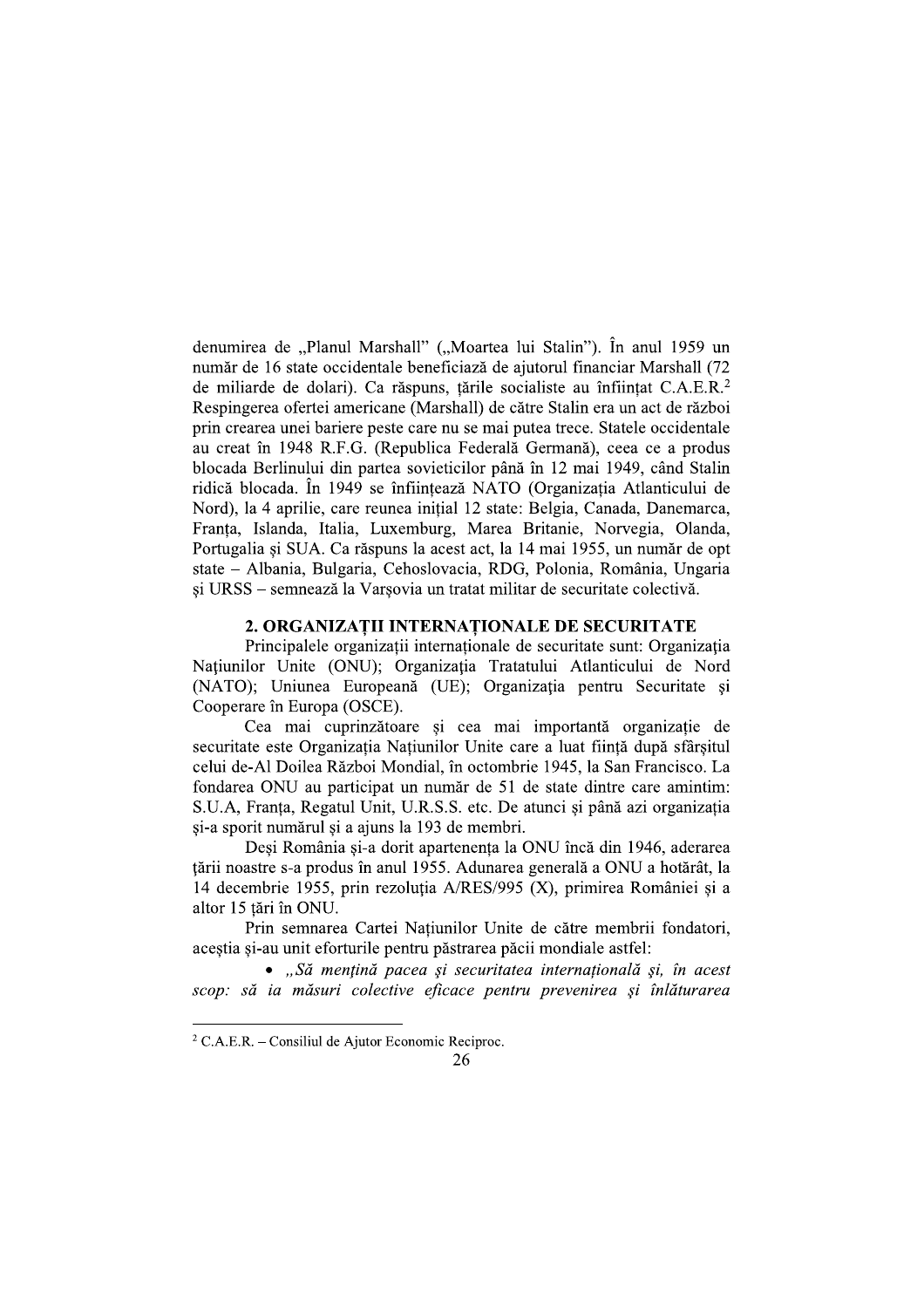amenințărilor împotriva păcii și pentru reprimarea oricăror acte de agresiune sau a altor încălcări ale păcii și să infăptuiască, prin mijloace pasnice si în conformitate cu principiile justitiei și dreptului international. aplanarea ori rezolvarea diferendelor sau situațiilor cu caracter international care ar putea duce la o încălcare a păcii;

· Să dezvolte relații prietenești între națiuni, întemeiate pe respectarea principiului egalității în drepturi a popoarelor și dreptului lor de a dispune de ele însele, și să ia oricare alte măsuri potrivite pentru consolidarea păcii mondiale:

• Să realizeze cooperarea internațională în rezolvarea problemelor internaționale cu caracter economic, social, cultural sau umanitar, în promovarea și încurajarea respectării drepturilor omului și libertăților fundamentale pentru toți, fără deosebire de rasă, sex, limbă sau religie:

• Să fie un centru în care să se armonizeze eforturile națiunilor către atingerea acestor scopuri comune."3

ONU este structurată pe șase organisme principale: Adunarea Generală, Consiliul de Securitate, Consiliul Economic și Social, Consiliul de Tutelă, Curtea Internatională de Justiție și un Secretariat, precum și pe agenții specializate, programe și fonduri de dezvoltare.

Organizatia Tratatului Atlanticului de Nord (NATO/OTAN) este o alianță politico - militară care s-a înființat în aprilie 1949, la Washington, prin semnarea tratatului de către S.U.A. și Canada alături de 10 state europene; În prezent organizația cuprinde 30 de state membre din Europa și America de Nord.

România a fost primită oficial în structurile NATO la data de 29 martie 2004, după finalizarea și transmiterea protocolului de ratificare în cadrul Departamentului de Stat al S.U.A., alături de Bulgaria.

NATO are structuri de lucru formate din delegati NATO, reprezentanți militari din cadrul statelor membre și un secretar general, fiind organizate în funcție de specificul politic/militar astfel: Grupul de Planificare Nucleară, Consiliul Atlanticului de Nord și respectiv Comitetul Militar.

<sup>&</sup>lt;sup>3</sup> Carta Natiunilor Unite, San Francisco, 24 octombrie 1945.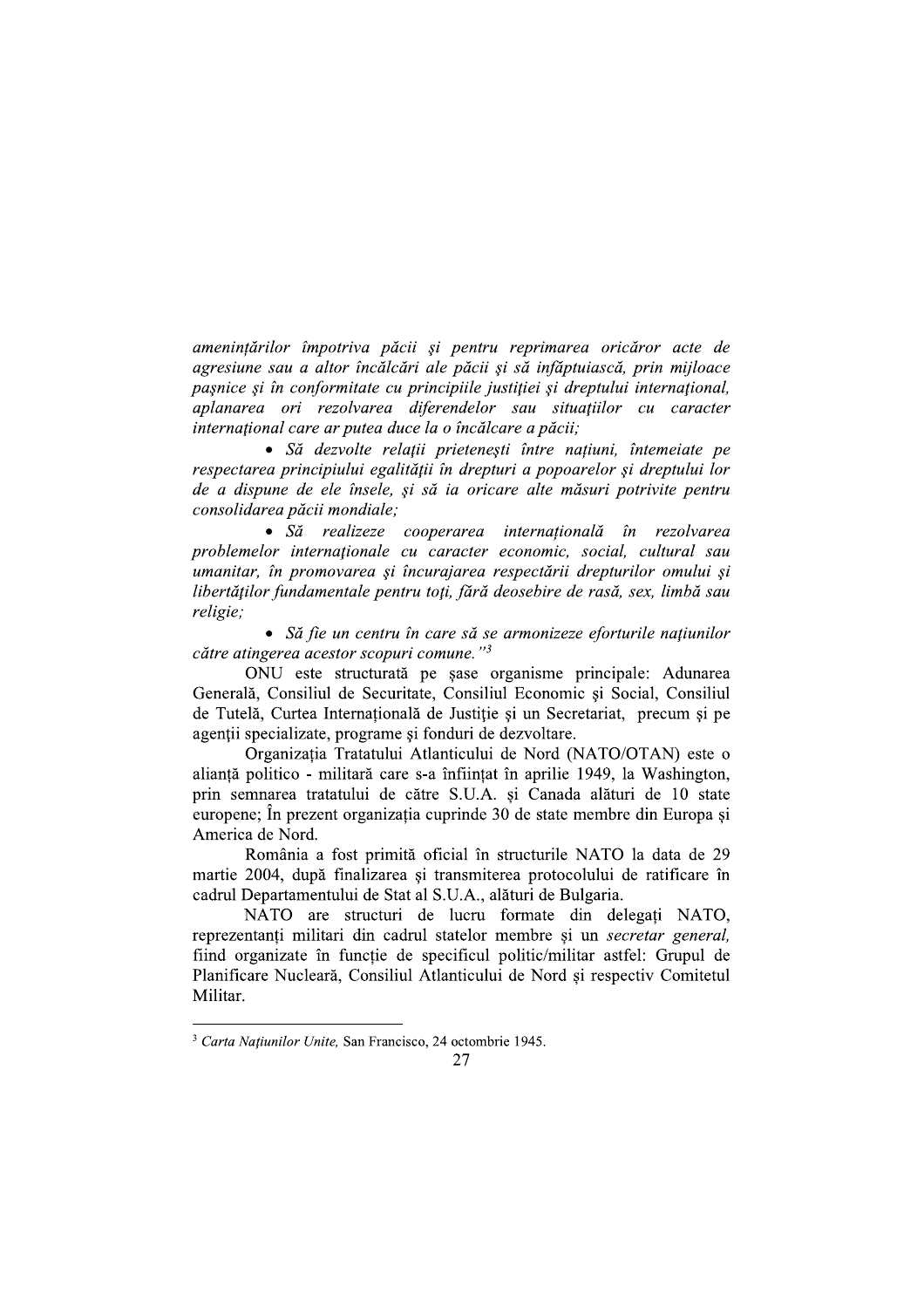După cum se precizează încă din primul articol al Tratatului de la Washington părtile se angajează, în conformitate cu prevederile Cartei Organizatiei Natiunilor Unite, să solutioneze prin miiloace pasnice orice diferend internațional în care ar putea fi implicate, astfel încât să nu se aducă atingere păcii și securității internationale, precum și justitiei, și să se abțină în relațiile internaționale de la recurgerea la amenințarea cu forța sau la folosirea fortei în orice mod incompatibil cu scopurile Organizației Națiunilor Unite<sup>74</sup>, scopul organizației este acela de a întări principiile și fundamentele Cărții Națiunilor Unite, de a deveni un garant al stării de siguranță, echilibru și stabilitate, necesare creării unui mediu propice dezvoltării democratice.

Uniunea Europeană (U.E.) are un rol decisiv în asigurarea unui mediu de securitate. În anul 1993 a intrat în vigoare Tratatul de la Maastricht, Olanda, prin care Comunitatea Europeană se transformă în Uniunea Europeană, organizație politico - economică din care fac parte 27 de state. România este stat membru al UE începând cu data de 1 ianuarie 2007.

"Obiectivele asumate de statele membre ale Uniunii sunt:

• promovarea progresului economic si social, prin crearea unei zone fără frontiere interne, prin consolidarea coeziunii economice și sociale și prin stabilirea unei uniuni economice, inclusiv crearea unei monede unice;

· afirmarea identității pe scena internațională, în special, prin implementarea unei politici externe și de securitate comune, inclusiv instituirea unei politici de apărare comune;

• consolidarea protecției drepturilor și intereselor cetățenilor țărilor membre, prin introducerea cetățeniei UE;

• existenta unei cooperări strânse între justitie si afacerile interne:

• mentinerea *acquis-ului comunitar* (totalitatea drepturilor și a obligatiilor comune)."<sup>5</sup>

<sup>&</sup>lt;sup>4</sup> Tratatul Atlanticului de Nord, Washington, 04 aprilie 1949.

<sup>&</sup>lt;sup>5</sup> Pagnejer Bogdan Constantin, Rolul organizațiilor furnizoare de securitate în spațiul esteuropean, "Revista de Stiințe Militare", nr.1/2021, p. 87.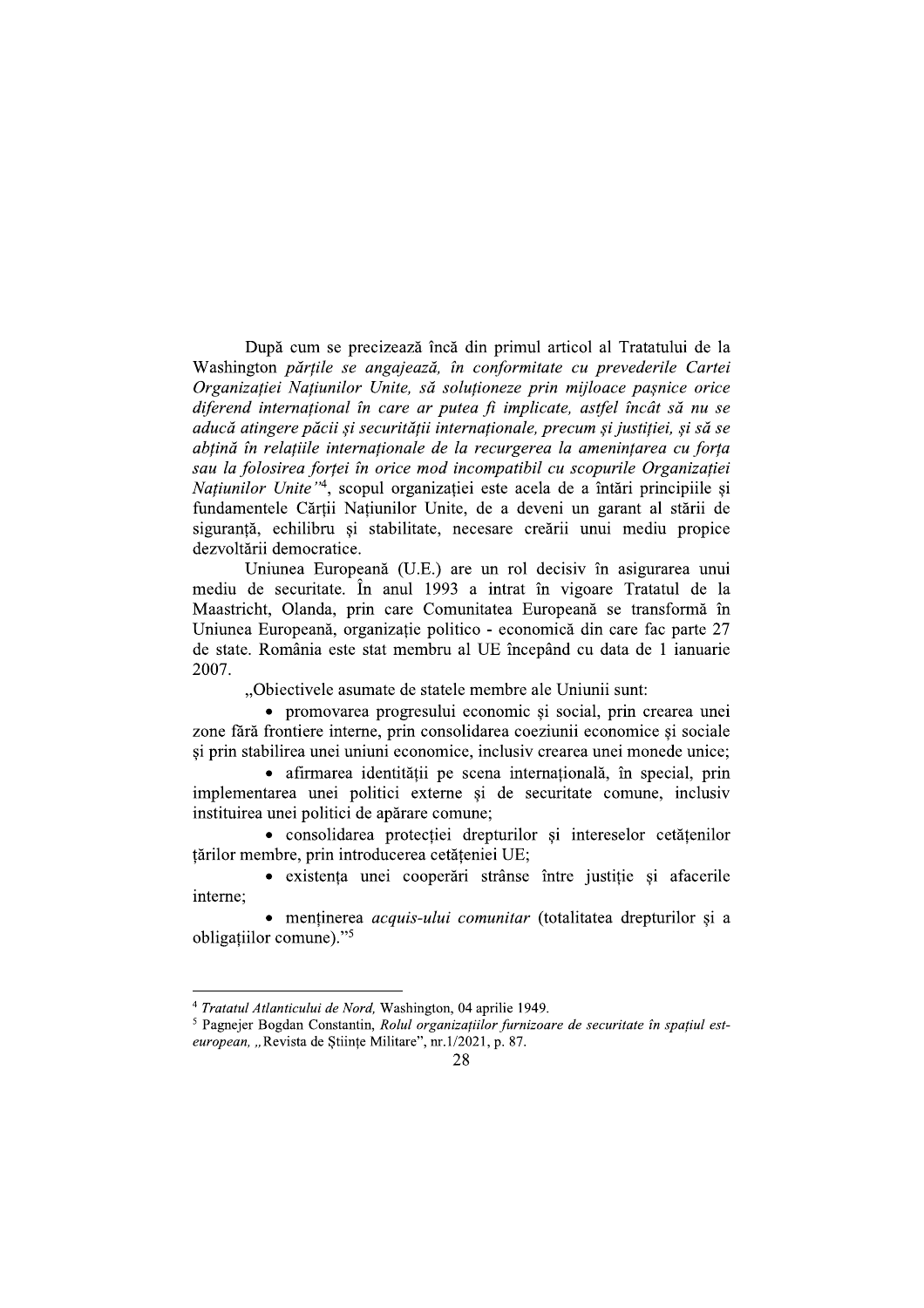Organizația pentru Securitate și Cooperare în Europa (OSCE) reprezintă o importantă organizație de securitate pe plan regional. În 1975, la Helsinki - Finlanda, a fost semnat Actul Final, de către 35 de țări, inclusiv U.R.S.S. și S.U.A. "Ea viza prevenirea conflictelor, administrarea crizelor și reconstrucției post – conflictuale și respectarea principiilor,  $astfe!^6$ 

 $\bullet$ , egalitatea respectarea drepturilor suverană. interne suveranității:

- · nerecurgerea la forță sau la amenințarea cu forța;
- · inviolabilitatea frontierelor;
- · integritatea teritorială a statelor;
- reglementarea pasnică a diferendelor;
- neamestecul în treburile interne:

· respectarea drepturilor omului și libertăților fundamentale, inclusiv a libertății de gândire, conștiință, religie sau de convingere;

· egalitatea în drepturi a popoarelor și dreptul popoarelor de a dispune de ele însele;

• cooperarea între state;

• îndeplinirea cu bună - credință a obligațiilor asumate conform dreptului international."

OSCE are în componență mai multe instituții precum: Președinția în Exercițiu, Secretariatul, Centrul de Prevenire a Conflictelor (CPC), Biroul pentru Instituții Democratice și Drepturile Omului (ODHIR), Înaltul Comisar pentru Minorități Naționale (HCMN), Reprezentantul pentru Libertatea Mass - Media, Adunarea Parlamentară a OSCE."7

<sup>&</sup>lt;sup>6</sup> Ibidem, p. 88.

 $7$  Ibidem, pp. 88-89.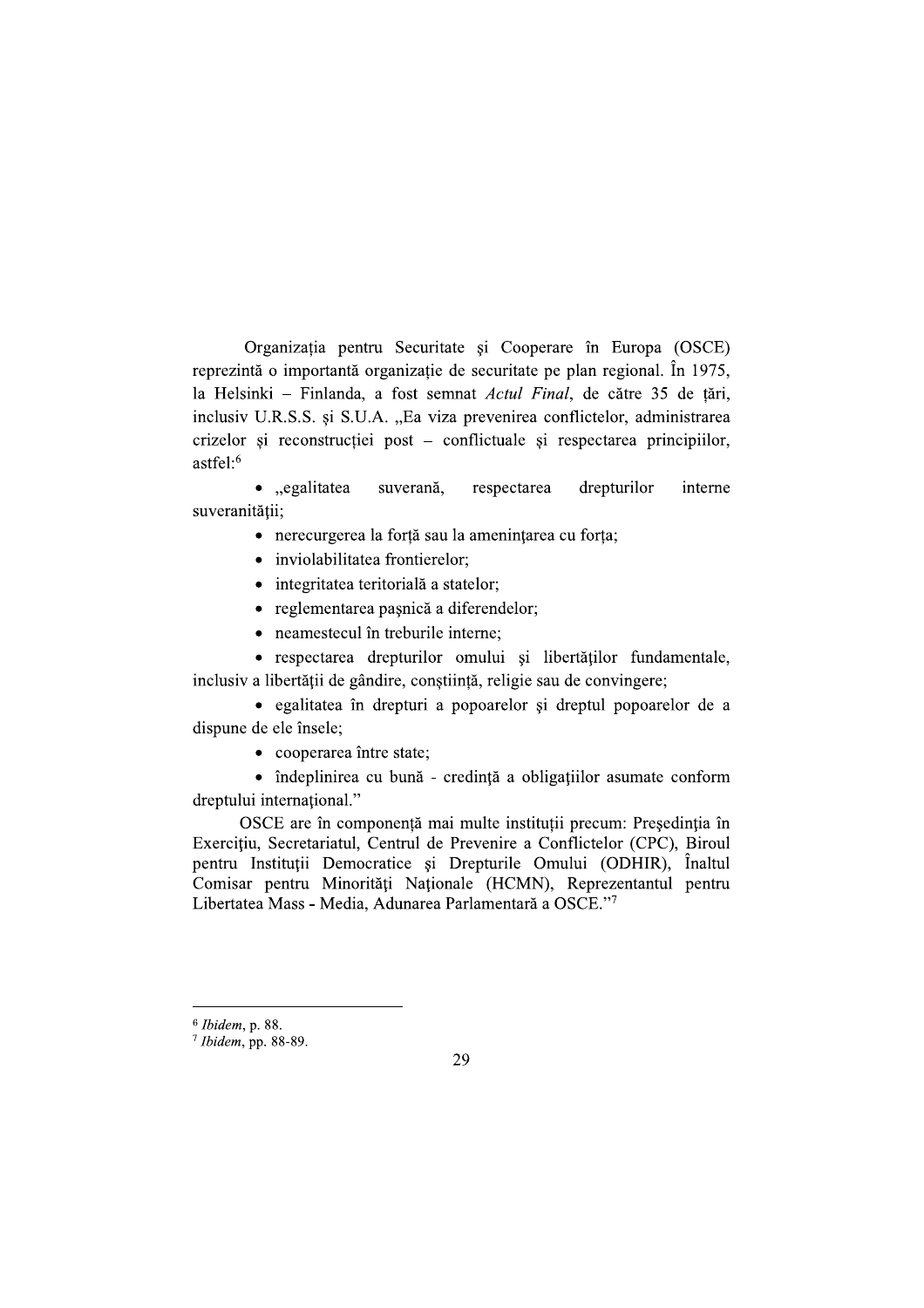## 3. STRATEGIA DESCURAJĂRII NUCLEARE

După experimentarea armei cu hidrogen apare strategia descurajării nucleare. În 1972 SUA și URSS semnează acordul "Strategic Arms Limitations Talks" (SALT). Acest acord s-a încheiat pentru 5 ani în vederea înghetării numărului vectorilor strategici nucleari (rachete, submarine si bombardiere). Următorul acord SALT a limitat pe durată nedeterminată echipamentele împotriva rachetelor balistice. Ca urmare, fiecare parte putea avea doar două sisteme antirachetă (unul în jurul capitalei și altul în jurul unei baze de rachete intercontinentale). După apariția unor noi armamente strategice cum ar fi arma cu neutroni, arma chimică și vectorii sol-sol, au început negocierile SALT 2.

În 1973 au început negocierile dintre statele NATO și cele ale Tratatului de la Varsovia pentru reducerea reciprocă a fortelor si armamentelor din Europa.

În 1975 a avut loc Conferința asupra securității și cooperării în Europa încheiată cu Acordurile de la Helsinki la 1 august 1975 pentru destindere și cooperare. Acordurile au acceptat frontierele din 1945 și zona tampon dorită de URSS. În schimb, sovieticii s-au angajat să respecte drepturile omului si libertatea de exprimare a opiniilor împotriva guvernului. Acordurile favorizau comerțul dintre est și vest etc.

Dincolo de Războiul Rece au existat și o serie de războaie regionale cum a fost și cel din Vietnam. Vietnamul de Nord era sprijinit de URSS, iar Vietnamul de Sud de către SUA. Populația din sud s-a ridicat împotriva dictaturii si s-a organizat într-o miscare de rezistentă sprijinită de Vietnamul de Nord. La 30 aprilie 1976 este cucerit Saigonul – capitala Vietnamului de Sud și apoi țara s-a unificat sub denumirea de Republica Socialistă Vietnam. Războiul de gherilă din Vietnam a cunoscut două strategii total opuse. Strategia americană a vizat distrugerea centrelor vitale, care în fond nici nau existat, și a forțelor de gherilă. Strategia de gherilă a urmărit uzarea fortelor americane și atragerea lor în capcane, în junglă și nimicirea lor pe părti, epuizarea acestora și obligarea lor cu ajutorul opiniei publice mondiale să se retragă din Vietnam. Deci, Războiul din Vietnam a fost o confruntare între forțele clasice și forțe de gherilă.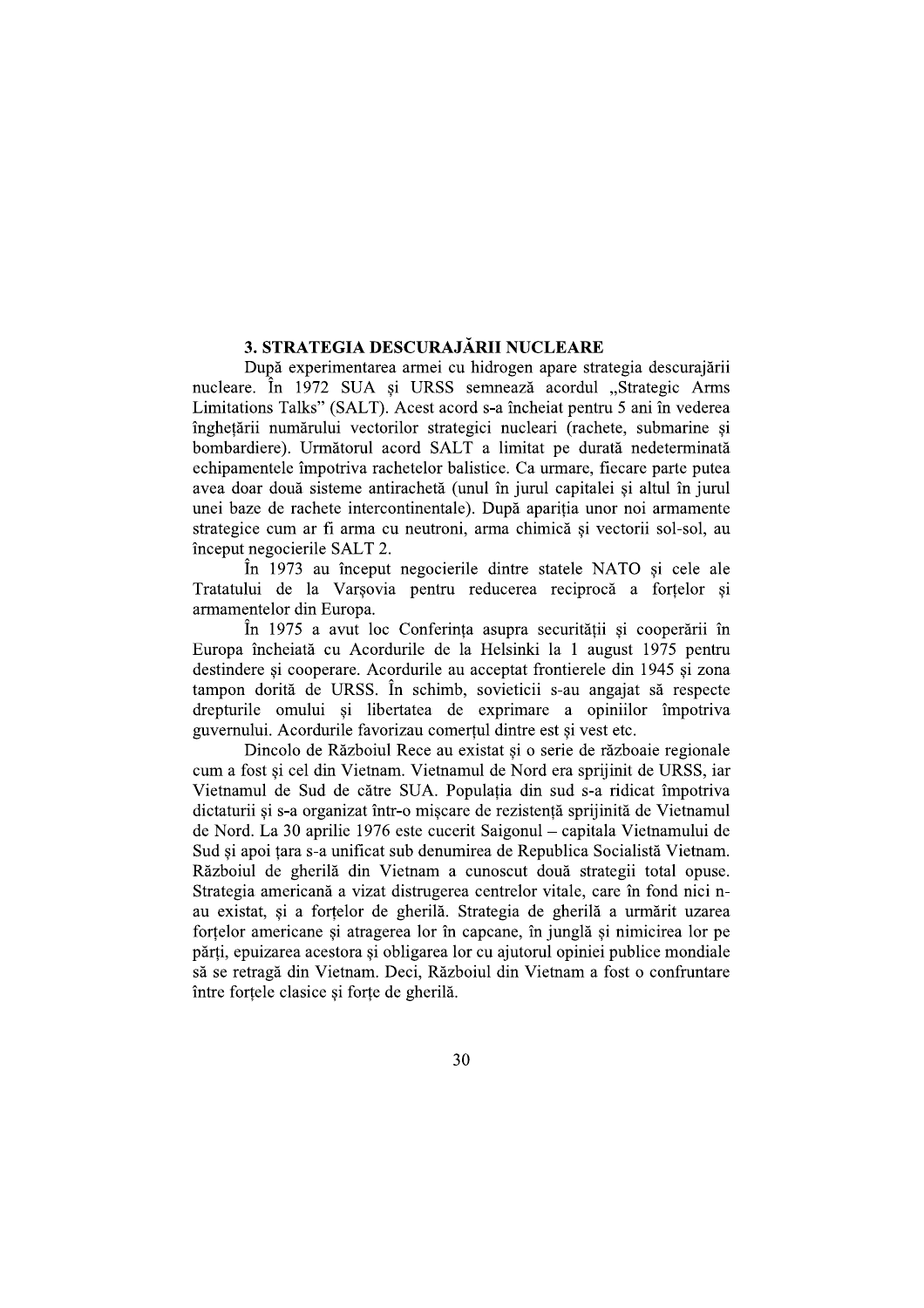## **4. UN NOU HEARTLAND - EURASIA**

Evenimentele care au influentat arta militară a prezentului si viitorului au câteva particularităti fată de cele anterioare. Unele le-au continuat pe cele de la 11 septembrie 2001, iar altele și-au conturat o nouă bază datorită, în primul rând, efectelor atacurilor teroriste din SUA care au marcat o cotitură serioasă în reconfigurarea mediului de securitate și a războiului. Atacurile teroriste au devoalat o parte dintre vulnerabilitățile societății moderne, dintre riscurile și amenintările de la începutul mileniului al treilea, iar dimensiunea lor reală s-a dezvăluit abia în anul 2002. SUA au reactionat imediat, dar avertismentul nu a fost descifrat în toată complexitatea lui căci dincolo de ceea ce se vede mai există si o complexă lume a constructiilor subterane.

După unii cercetători, SUA reprezintă acum pentru civilizatia planetei ceea ce a reprezentat Imperiul Roman pentru civilizația europeană. Aceasta ne poate ajuta la elaborarea unui model de reactie care să prevină recrudescenta conflictualității și să diminueze proliferarea focarelor generatoare de crize. Astfel, pentru analiza aristotelică a mediului de securitate si evolutia factorilor de influentă a artei militare în spatiul asiatic (heartland-ul clasicilor geopoliticii) aceste spatii se pot diviza astfel<sup>8</sup>:

- actorii principali (Rusia, China, India, Japonia și SUA);

- Asia Centrală (spatiul ex-sovietic și Afghanistanul);

-,Axa răului" (Coreea de Nord, Iran, Irak);

- Asia de Nord-Est (China, Rusia, japonia și Coreea de Sud);

- Asia de Sud-Est (Birmania, Thailanda, Laos, Vietnam, Filipine, Malaezia, Indonezia, Singapore);

- Spațiul ex-sovietic european ( Ucraina, Belarus, Lituania, Letonia, Estonia și spațiul caucazian: Georgia, Azerbadian, Armenia).<sup>9</sup>

Împărțirea aceasta acoperă o parte din continentul Eurasia în care se regăsesc două treimi din regiunile cele mai dezvoltate, 60% din produsul mondial, 75% din populația lumii și din resursele energetice.

<sup>8</sup> M. Popescu, V. Arsenie, G. Văduva, "Arta militară de-a lungul mileniilor", volumul 2, Editura CTEA, Bucuresti, 2004, pp. 261-262.

<sup>&</sup>lt;sup>9</sup> M. Popescu, V. Arsenie, G. Văduva, op. cit., p.262.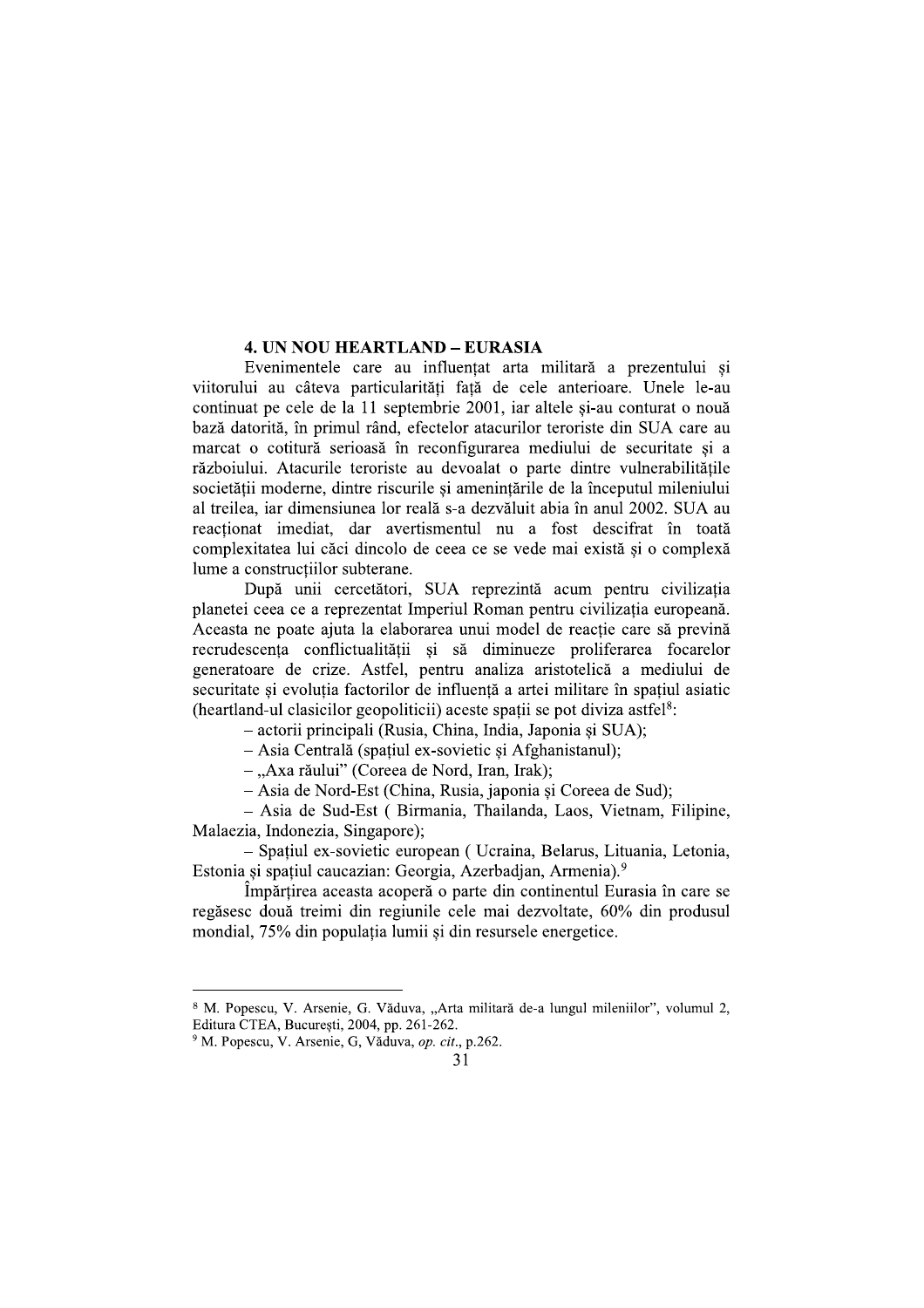Vulnerabilitățile spațiului asiatic si ale celui ex-sovietic sunt mari, dar există acum o tendință de punere a lor sub control național sau zonal tot mai eficient (Tabelul nr.1).

| Vulnerabilități      | De cine sunt generate vulnerabilitățile                                                                                                                                                                                                                                                                                                                                  |
|----------------------|--------------------------------------------------------------------------------------------------------------------------------------------------------------------------------------------------------------------------------------------------------------------------------------------------------------------------------------------------------------------------|
| Economice            | - generate de procesul de tranziție către economia de<br>piață;<br>- generate de reconfigurarea economică a spațiului;<br>- generate de bătălia pentru resursele asiatice;<br>- generate de lipsa de finanțare sau de dificultățile<br>finanțării.                                                                                                                       |
| Politice             | - specifice perioadelor de tranziție și schimbării de<br>filosofie;<br>- generate de precaritatea societății politice în<br>formare în unele țări ex- sovietice;<br>- generate de rivalități de ideologii;<br>generate de diversitatea intereselor grupărilor<br>politice;<br>- generate de procesul frontierei;<br>- generate de influențe exterioare foarte puternice. |
| Etnice și religioase | - puternica influență a factorului etnic-religios în<br>reconfigurarea societăților post-socialiste (în spațiul<br>ex-sovietic);<br>tendința unor etnii spre autonomie (în spațiul<br>tibetan, în cel caucazian, în cel turkestan etc.);<br>- pătrunderea fundamentalismului.                                                                                            |
| Sociale              | - generate de procesele anomice;<br>- generate de procesul reașezării relațiilor sociale;<br>- generate de marile mișcări identitare.                                                                                                                                                                                                                                    |
| Militare             | - generate de existența a 50% din arsenalul nuclear al<br>lumii, de dificultatea punerii în aplicare a tratatelor                                                                                                                                                                                                                                                        |

Tabelul nr.1 Vulnerabilitățile spațiului asiatic și ale celui ex-sovietic<sup>10</sup>

<sup>10</sup> M. Popescu, V. Arsenie, G, Văduva, op. cit., pp.263-264.<br>32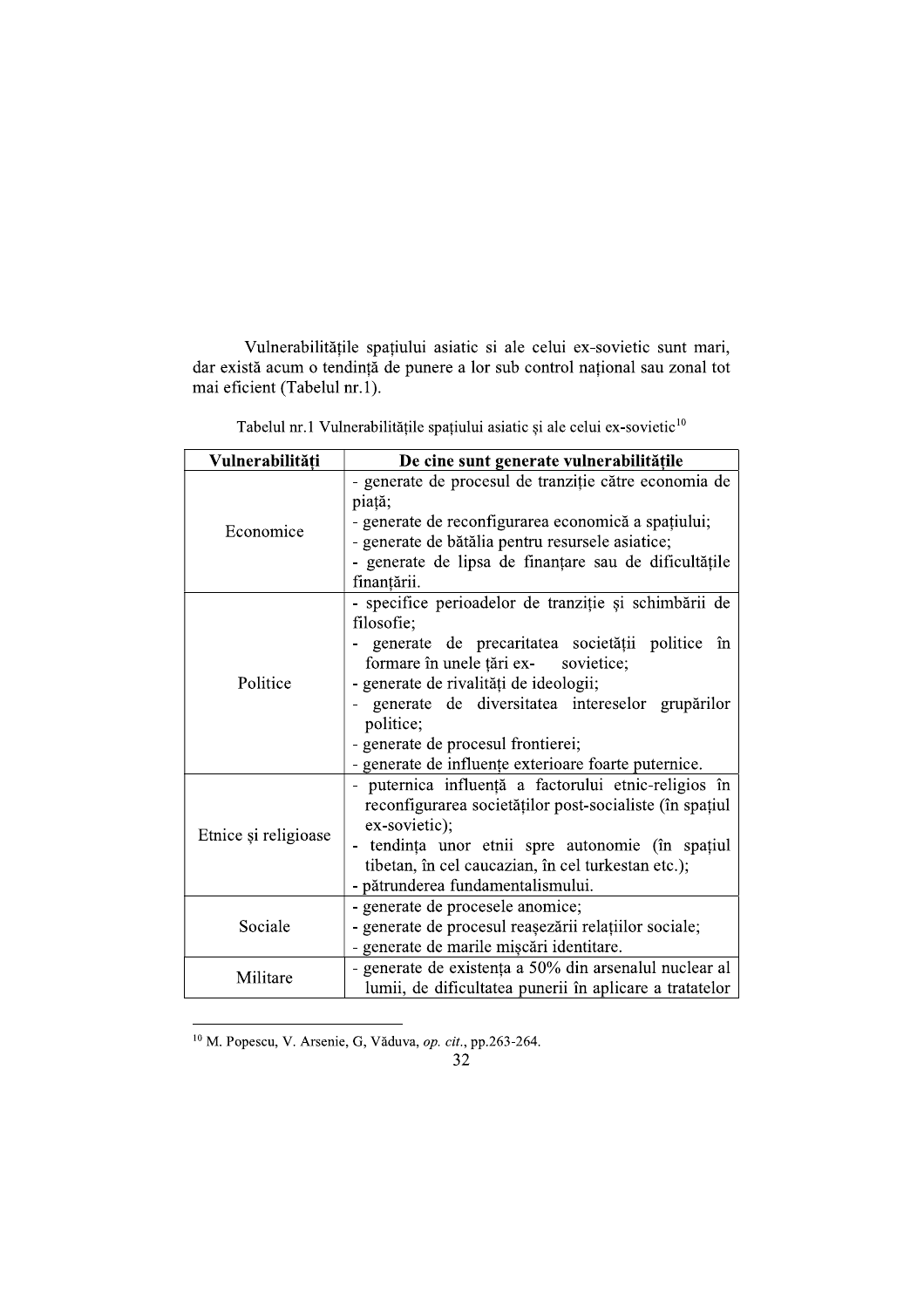| de neproliferare și de relativitatea controlului        |
|---------------------------------------------------------|
| folosirii energiei nucleare, a mijloacelor chimice și   |
| biologice în scopuri militare;                          |
| - generate de conceptul "axa răului" și de modul în     |
| care vor acționa aceste state și statele din zonă la    |
| posibilele măsuri pentru izolarea sau descurajarea      |
| Coreei de Nord, Iranului și Irakului;                   |
| - generate de începerea implementării (în 2002) de      |
| către SUA a inițiativei NMD (apărarea națiunilor        |
| împotriva rachetelor), de posibilul export al acestui   |
| sistem sau a unor componente ale sale îndeosebi în      |
| Japonia (care cooperează cu SUA pentru realizarea       |
| unui sistem de apărare antirachetă de teatru -          |
| NMD) și în Taiwan, de punerea în aplicare a             |
| conceptului TMD și de măsurile care pot fi luate de     |
| statele nucleare din spațiul asiatic;                   |
| - generate de acțiunile teroriste și de posibilul acces |
| al teroriștilor la ADM - Arme de Distrugere în          |
| Masă (ANM);                                             |
| generate de conflictualitatea militară a acestor        |
| spații, îndeosebi în zona Kașmirului, în Caucaz sau     |
| în Asia Centrală;                                       |
| - generate de procesul transformării armatelor;         |
| generate de recrudescenta actiunilor împotriva          |
| globalizării.                                           |
|                                                         |

După atacurile teroriste din 11 septembrie 2001, strategiile referitoare la spațiul asiatic au luat o manifestare neașteptată. Rivalitățile dintre marii actori s-au micșorat pe termen scurt, iar colaborarea în scopul stabilizării zonelor tensionate s-a accentuat. La începutul secolului XXI a fost mai important ceea ce ne unește decât ceea ce ne desparte. Rusia, SUA, China, India, UE și Japonia au ținut cont de noul mers al istoriei.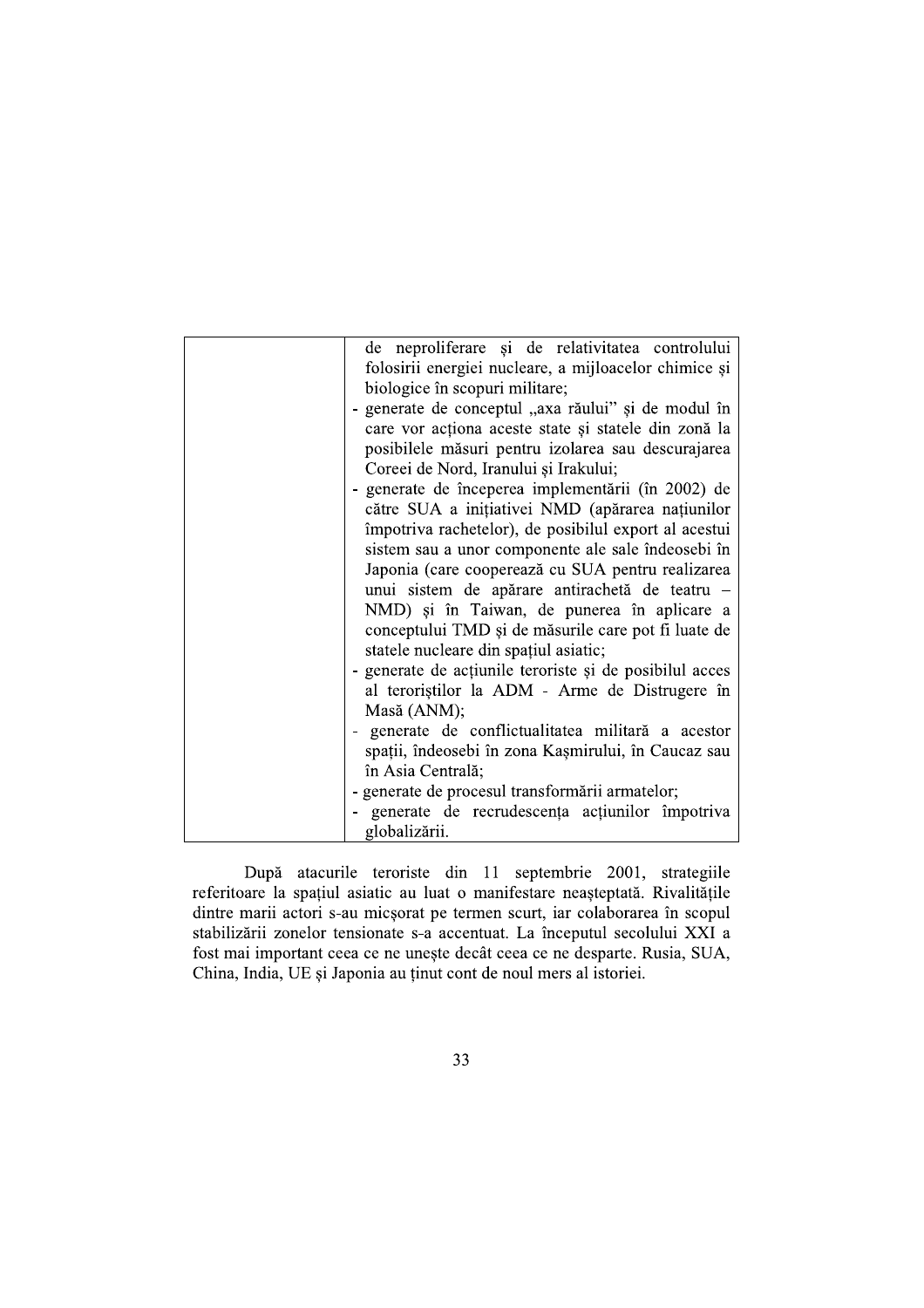## 5. HIBRIDIZAREA ARTEI MILITARE

Războiul este un modus vivendi al omenirii: el nu este nici linear, nu e acelasi si nici altul, ci doar război<sup>11</sup>, ceea ce ni se pare paradoxal. Se stie că interesul stă la baza politicii, iar aceasta e mobilul și totodată motivul oricărui război. Acesta se manifestă în starea de normalitate sau anormalitate a omenirii, în cea de precriză, de criză și de conflict. De aici rezultă că războiul este continuu, ondulatoriu cu faze interactive<sup>12</sup>. Strategia militară se defineste prin stiinta, experienta, arta si metoda prin intermediul cărora orice structură militară expertizează și pune în aplicare o decizie politică cu privire la organizarea, planificarea și pregătirea armatei în scopul purtării unui război. Strategia, ca parte a artei militare, reprezintă o ecuatie complexă utilizată în scopul rezolvării problemelor vitale ale războiului (ale apărării prin mijloace militare, conceptul de apărare cuprinzând toate actiunile politice, militare și de altă natură pe care o tară sau o coalitie le întreprind în interes propriu sau în orice alt interes). Deci, înapoia oricărei actiuni militare se ascunde indubitabil un interes politic, economic sau de orice altă natură.

Din cele mai vechi timpuri războiul a fost compus dintr-o serie enormă de manevre subtile si ascunse în scopul inducerii în eroare a inamicului și punerea acestuia în fața unui fapt împlinit sau a unor situații complicate si chiar fără iesire. În orice război, arta militară sau arta strategică a războiului a fost arta înșelăciunii.

Strategia militară clasică (denumită cândva marea tactică) în perioada de pregătire a războiului a avut ca scop ascunderea intentiilor de război, a fortelor, mijloacelor și resurselor, realizarea unui fapt împlinit și a surprinderii strategice<sup>13</sup>. În războaiele lumii, bătălia s-a dat, ca la jocul de sah, între inteligențe, dar și între caractere. Arta militară napoleoniană a demonstrat acest adevăr. Dar arta inșelăciunii nu a inventat-o Napoleon. Cu multe mii de ani înaintea sa a apărut ea (Arta războiului" a lui Sun Tzu și "Arthashastra" a lui Kautilyo). Deci arta militară și implicit strategia militară sunt legate de război dar nu se reduc doar la atât. Nu există strategie

<sup>&</sup>lt;sup>11</sup> Gheorghe Văduva, Strategia militară, azi, "Revista de Științe Militare" nr.2/2021, p.19.

 $12$  Ibidem, p.20.

 $13$  Ibidem, p.21.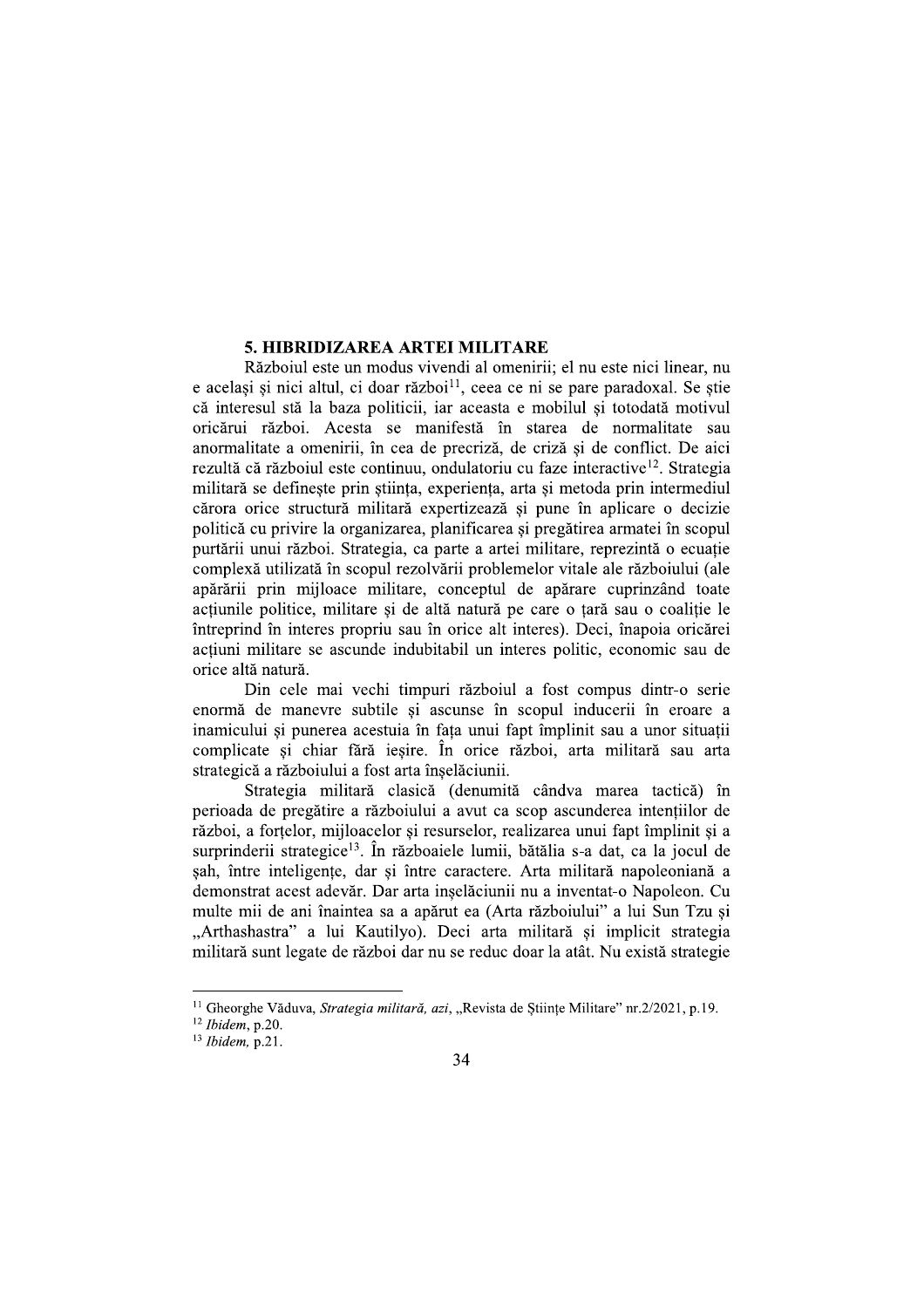acolo unde există o posibilă confruntare între grupări mari de forte. Totodată strategia nu e tactica momentului sau filosofia clipei, ci stiinta, experienta si arta formării mentalitătilor și pregătirii fortelor, miiloacelor și resurselor pentru crearea capacităților și capabilităților necesare rezolvării unor situatii-limită printr-o confruntare extrem de violentă, printr-o bătălie. Este important de stiut că războiul nu este doar o bătălie, nici o succesiune de bătălii, iar strategia nu este doar știință, experiență și arta comportamentului într-o bătălie. Ea reprezintă ecuatia nelineară și subtilă creată de teoreticieni și aplicată de strategi pentru a aborda nu numai o bătălie, ci un întreg război. Nimeni, nici măcar Napoleon, nu a găsit cheia miraculoasă pentru a rezolva toate problemele unui război (unei confruntări militare). Cu atât mai mult cu cât confruntarea militară nu e doar militară, ci și politică, economică, socială, informativă, cognitivă etc. Astăzi se utilizează și conceptul DIME (Diplomatie, Informatie, Mijloace Militare, Economie). Sistemul financiar creează crize, conflicte și chiar războaie. Astfel, războiul lumii contra lumii (la scară globală) este marele război endogen al lumii de tip hibrid, greu de înțeles în profunzime lui, greu de dus, de suportat din cauza complexității și flexibilității sale. Pandemia produsă de COVID-19 arată cât de subtil si de pervers poate fi războiul endogen al lumii în care trăim.

Astăzi, organizațiile internaționale, nodurile de rețea, identitățile nonstatale, corporatiile, elementele din ciberspatiu, cercurile globaliste tensionează, bulversează și virusează situația strategică internațională<sup>14</sup>. Toate acestea și multe altele produc mutații substanțiale în elaborarea strategiilor militare care nu mai sunt pur militare. Ele contin azi elemente civil-militare, diplomatice, informationale, cognitive și economicofinanciare<sup>15</sup>. În consecință, azi, nu mai sunt de actualitate un război cu fronturi continue și angajarea unor mari unități de mărimea unor Armate Întrunite. Vitezele hipersonice ale unor rachete ce pot lovi într-o ora  $-$ o oră si jumătate orice punct de pe glob au schimbat datele problemei. Unele concepte ale acțiunii strategice (acoperirea, apărarea strategică, ofensiva strategică, manevra strategică pe linii interioare sau exterioare etc.) trebuie regândite si reconfigurate. Transmiterea informatiilor în timp real, vitezele

 $14$  Ibidem, p.23.

 $15$  Idem.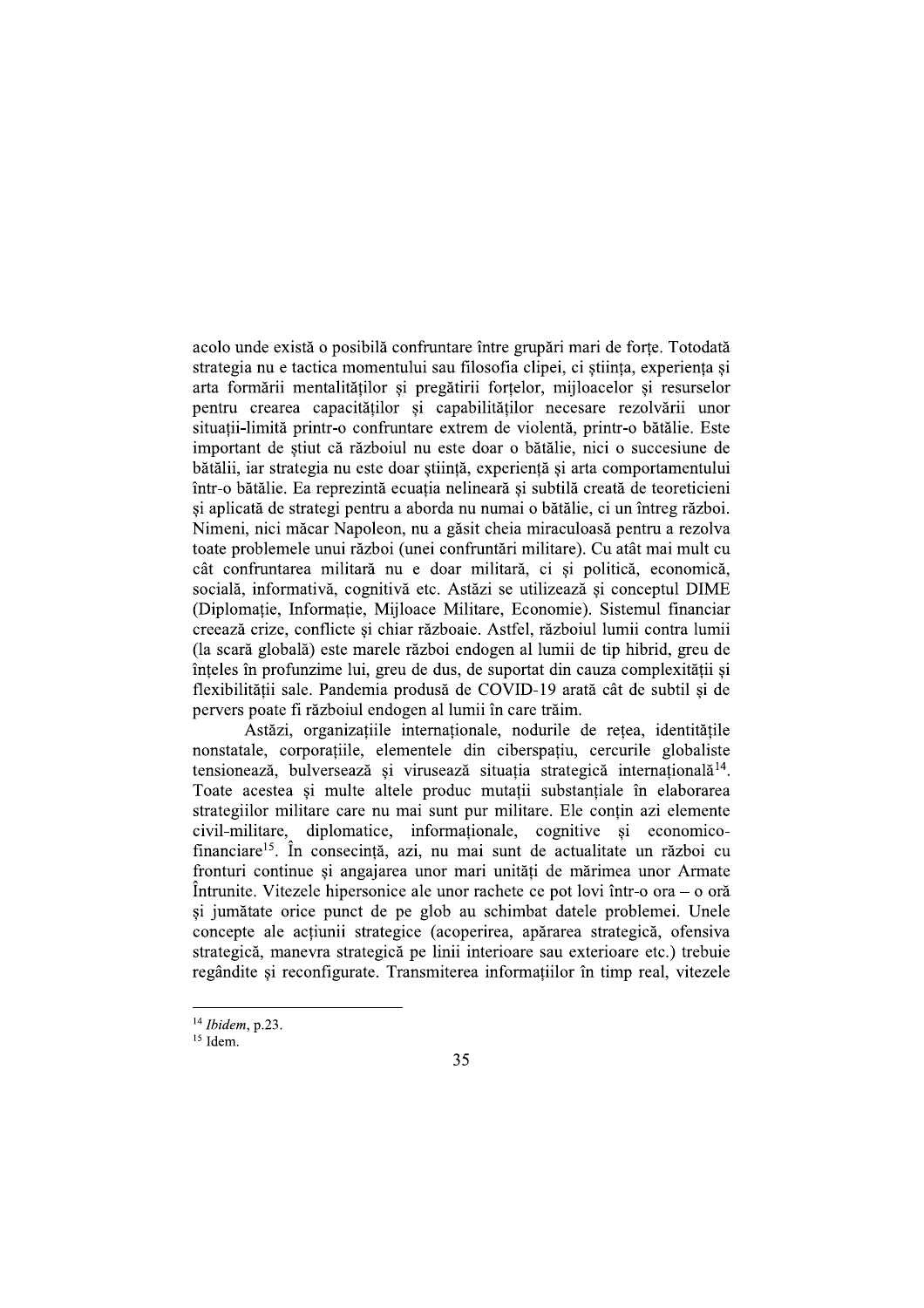hipersonice, robotizarea, ciberspațiul și forțele spațiale revoluționează din nou arta militară<sup>16</sup>.

# 6.NIVELURI SI CONDITIONĂRI ALE ARTEI MILITARE

Consiliul Suprem de Apărare a Țării (CSAT) și Parlamentul răspund de angajarea armatei în război sau în orice acțiune militară strategică, operațională sau tactică.

Sunt cunoscute 4-5 niveluri ale deciziei pregătirii si utilizării unei armate:

1. Nivelul decidentului politic;

- 2. Nivelul decidentului strategic;
- 3. Nivelul operational;
- 4. Nivelul tactic:
- 5. Nivelul individual.

Nivelul politic-decizional stabileste mărimea (amploarea) armatei, scopurile și obiectivele constituirii, întreținerii (mentenanței) și utilizarea armatei, precum asigurarea resurselor necesare. Decidentul politic explică națiunii de ce este necesar ca poporul să suporte costurile (2% din Produsul Intern Brut) întretinerii și instruirii armatei. Explicatia este un truism, dar este greu de explicat omului de rând. Truismul este că doar ce ai apărat sau cucerit cu sabia este și rămâne al țării. Aceasta e legea fundamentală a lumii în care trăim. Dar trebuie găsite si alte explicatii care să fie acceptate de omul de rând, care abia își poate cumpăra o pâine și plăti taxe și costul întreținerii – lumina electrică, căldura etc.<sup>17</sup>

Nivelul strategic reprezintă nivelul de viziune, prognoză, evaluare, organizare și planificare. Viziunea este necesară teoreticianului strategic, decidentului strategic și truditorilor strategici să evalueze situația, să prognozeze evolutia ei, să determine nivelul de risc strategic si să expertizeze decidentul politic și să planifice acțiunea strategică pe termen lung. La acest nivel trebuie să se vadă conexiunile, interactiunile, determinările, să se identifice și să se analizeze consonantele, elementele principale (cheie) ale nivelului si parcursului strategic, zonele de interes

<sup>&</sup>lt;sup>16</sup> Ibidem, pp. 23-24.

 $17$  Ibidem, pp. 24-25.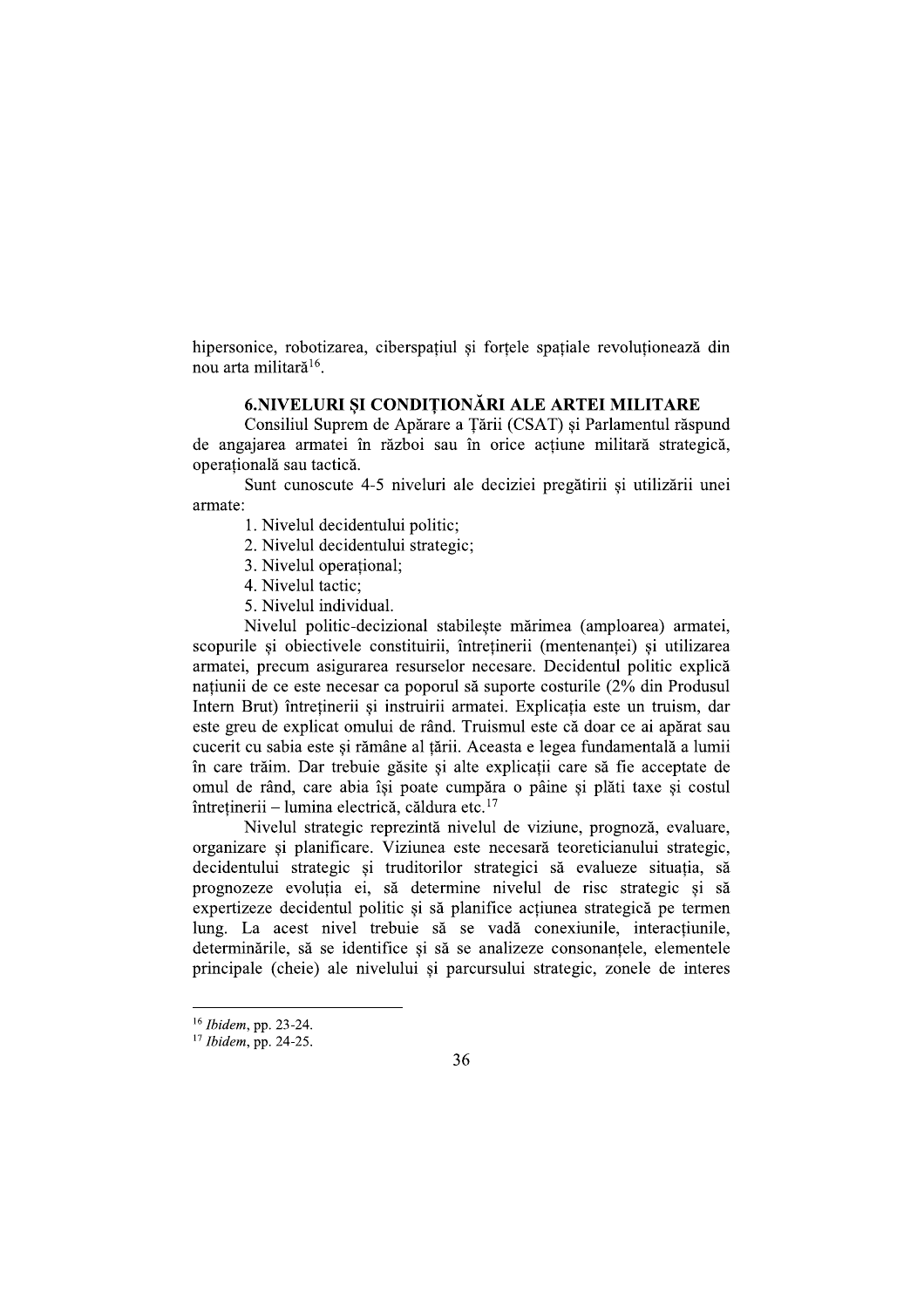strategic, dinamica amenințărilor, vulnerabilităților și a riscului strategic; să se înteleagă și să se cunoască în amănuntime factorii puterii strategice, tehnologia, informația și managementul<sup>18</sup>.

La Nivelul operational se rezolvă problemele organizării, planificării, controlului si realizării dispozitivelor, cadrului operational, conexiunilor vitale în punerea în aplicarea deciziei strategice în asamblarea actiunilor tactice într-o viziune operativă (operatională) de proiecție a forței, de asigurare complexă si de protectie în diferitele etape ale operatiei si ale pregătirii pentru conducere, coordonarea și securitatea forțelor, mijloacelor, actiunilor operative si dispozitivelor<sup>19</sup>.

Nivelul tactic este cel al executiei directe care pune în operă deciziile nu numai în instruirea efectivă a trupelor, ci și în acțiunea de luptă. Acest nivel este al unitătilor si marilor unităti luptătoare, al celor care duc greul procesului de instrucție și asumarea riscului extrem în luptă. De fapt nu numai în luptă, ci în orice actiune, de la cea de instruire si până la cel din teatrele de operatii ale războiului din timp de pace. Aici se găseste talpa armatei și cea a acțiunii militare la nivel tactic. Este adevărat că astăzi, nivelul tactic, în unele împrejurări poate căpăta valoare strategică, nu numai operativă. Sunt concludente exemplele din toate timpurile, dar mai ales cele din zilele noastre. Acest nivel (tactic) îi ajută pe planificatorii și decidenții operationali si chiar strategici să rămână mereu cu picioarele pe pământ, să înțeleagă faptul tactic, acțiunea directă, riscul extrem. Să țină cont de acesta în planificarea, organizarea și realizarea dispozitivelor, a proiecției forței și a cooperării între cele două niveluri, îndeosebi în situatii limită. Acum, rachetele de croazieră, dronele, armele hipersonice si robotii precum si ciberpatiul au apropiat foarte mult nivelurile actiunilor militare astfel încât în anumite situații ele se contopesc (se suprapun) chiar dacă în configurația filosofiei și fizionomiei militare, rămân distincte<sup>20</sup>.

 $18$  Ibidem, p.25.

 $19$  Ibidem, p.25.

 $20$  Ibidem, p.26.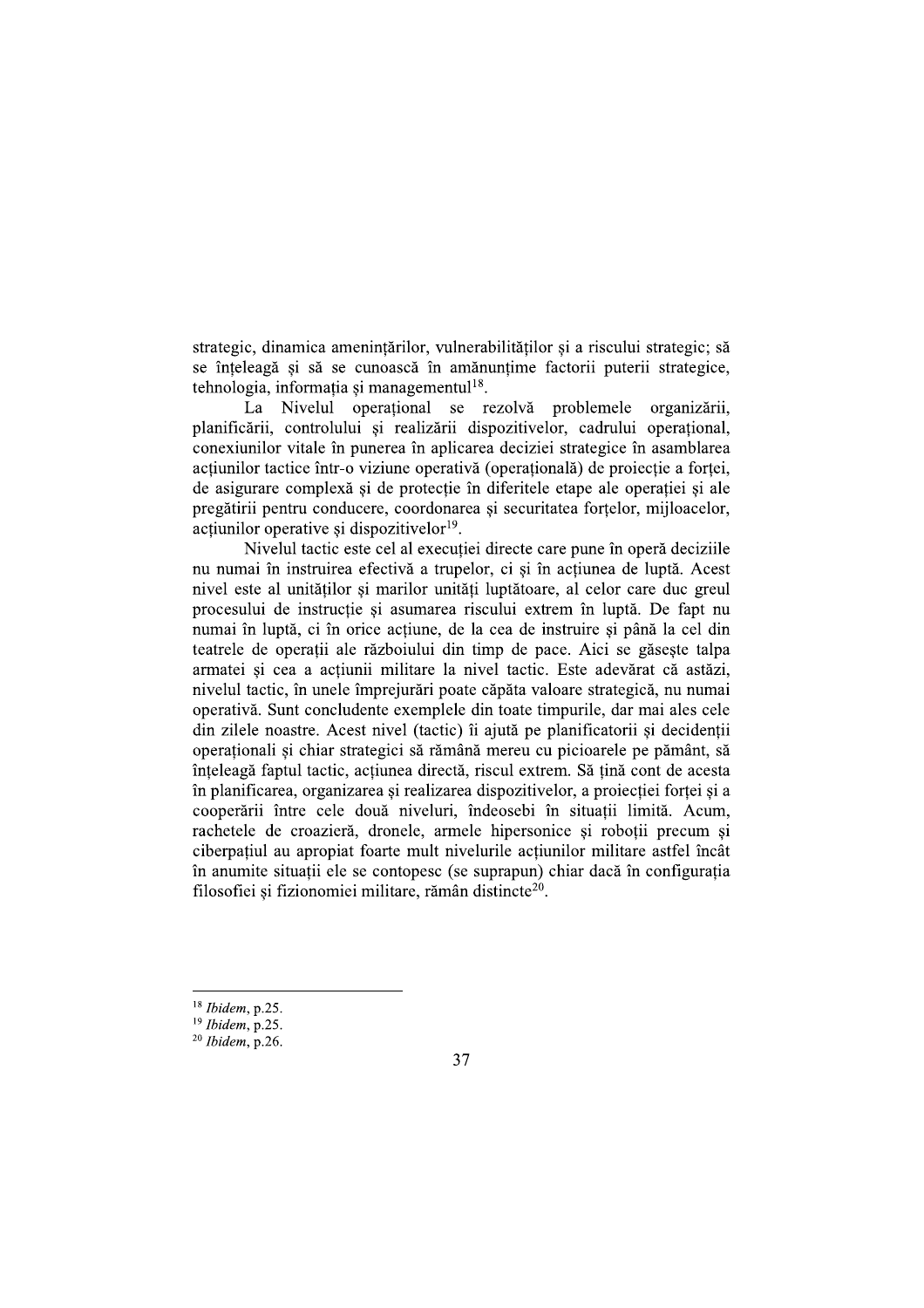# 7. RAZBOIUL BAZAT PE REȚEA

# 7.1. Razbolul bazat pe rețea în SUA

In 1991 are loc in Kuwait destașurarea Bataliei aeroterestre – 7. RĂZBOIUL BAZAT PE R<br>
7.1. Războiul bazat pe rețea î<br>
în 1991 are loc în Kuwait<br>
concept definit de SUA. Acest concep<br>
a ceea ce se va numi Operația Întrur<br>
aplicat prima oară în Războiul din Go<br>
războiul din Irak – 200 concept definit de SUA. Acest concept sau doctrina a SUA este preambului a ceea ce se va numi Operația Intrunita de tip Joint sau Integrata. Ea s-a aplicat prima oara in Razboiul din Golf din luna ianuarie 1991, iar apoi in  $\text{razboul}$  din Irak – 2003.

2 **REȚEA**<br>
a în SUA<br>
it desfășurarea Bătăliei aeroterestre –<br>
ept sau doctrină a SUA este preambulul<br>
runită de tip Joint sau Integrată. Ea s-a<br>
Golf din luna ianuarie 1991, iar apoi în<br>
Forța XXI Operații) a fost definită "Force XXI Operations" (Forța XXI Operații) a fost definită în Broșura 525-5 din anul 1994 și se referea la digitalizarea completă a 7.1. Războiul bazat pe rețea în SUA<br>
în 1991 are loc în Kuwait desfășurarea B<br>
ncept definit de SUA. Acest concept sau doctrină a<br>
eea ce se va numi Operația Întrunită de tip Joint<br>
icat prima oară în Războiul din Golf di unitaților grele ale Forțelor Terestre americane. Prima mare unitate pregatita conform acelei broșuri inca din 1996 a fost Divizia 4 Infanterie, iar în 19 1991 are loc în Kuwait desfășurarea Bătălie<br>definit de SUA. Acest concept sau doctrină a SUA<br>e se va numi Operația Întrunită de tip Joint sau<br>rima oară în Războiul din Golf din luna ianuarie<br>din Irak – 2003.<br>Force XXI Oper nrea Bătăliei aeroterestre –<br>
trină a SUA este preambulul<br>
b Joint sau Integrată. Ea s-a<br>
na ianuarie 1991, iar apoi în<br>
Operații) a fost definită în<br>
la digitalizarea completă a<br>
Prima mare unitate pregătită<br>
izia 4 Infan s-au efectuat primele experiențe în teren cu primele sisteme de comandament și control numerice. În acest scop Diviza 4 Infanterie a fost dotata cu multe aparate și echipamente digitale pe care le-a montat pe venículele de lupta tradiționale și le-a testat în aplicații în teren cu trupe. Numai cu o astfel de digitalizare a fost posibil conceptul Netword Centric Wartare (NCW), respectiv "Razboiul Centrat pe Rețea" sau Razboiul Bazat pe Rețea (RBR). In acest razboi, fiecare ofițer și subofițer dispune permanent de o imagine a amplasarii proprii, amplasamentului forțelor amice și cel al forțelor adverse. Sistemele digitalizate asigura:

- supravegherea informației și cunoașterea ei;

- extensia cadrului operațiilor la un cadru mai vast, nelinear;

- trecerea de la predominanța focului direct la o combinare a focului direct și a celui indirect;

- fluxul constant de informații logistice.

# 7.2. Aplicarea conceptului Războiului Bazat pe Rețea în Armata

Romaniei<br>Războiul Bazat pe Rețea se poate aplica în societățile de tip informațional care beneficiază de tehnologii inalte realizate prin mijloace proprii. Armatele au doua opțiuni: fie sa aplice RBR, fie sa gaseasca soluții pentru contracararea Iui.

Conceptul RBR e o noua revoluție în domeniul militar. Fara o cultura high-tech nu se poate aplica acest concept.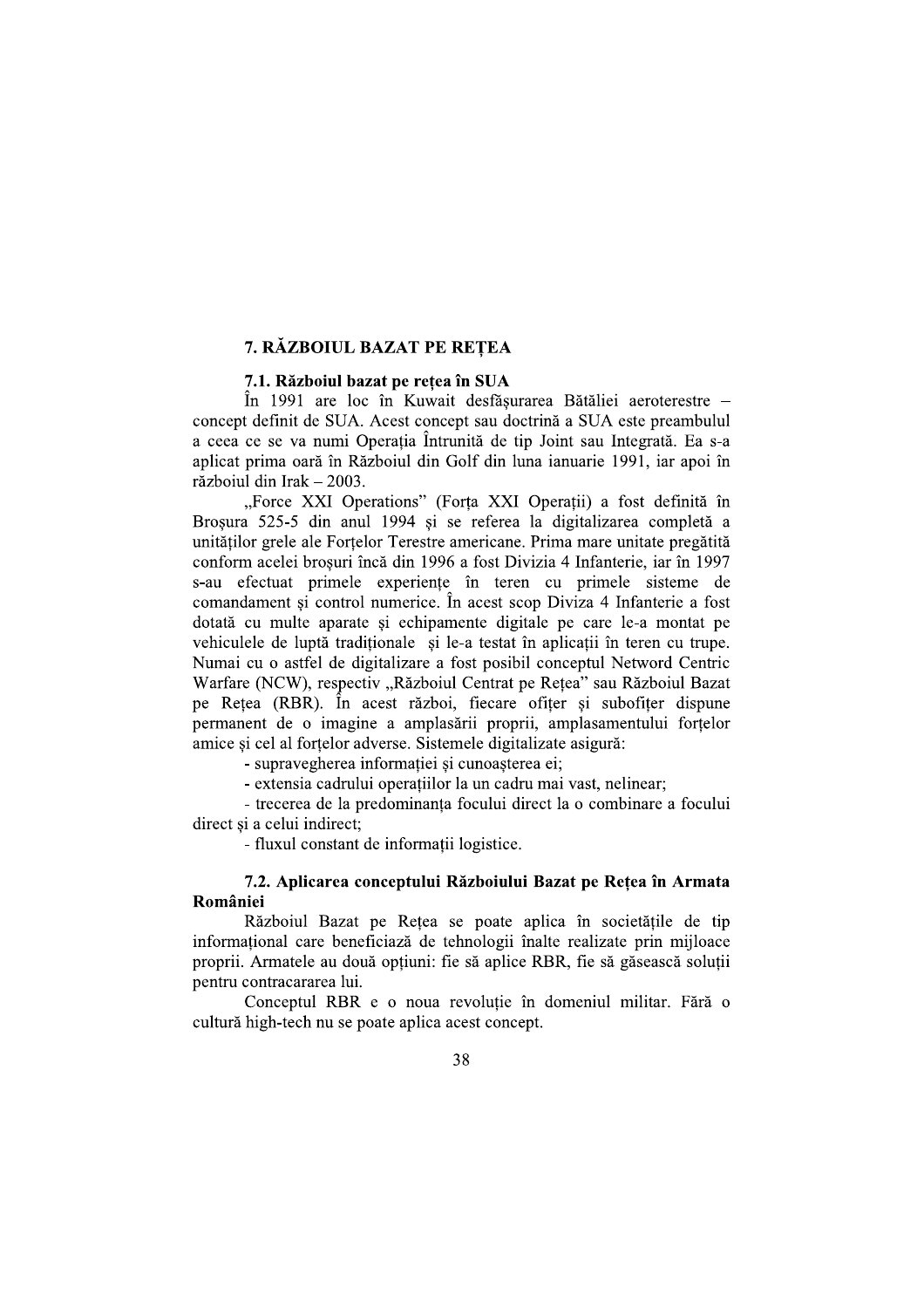Tehnologia Informației (IT) se aplică și în România, unde există retele de calculatoare. Armata Română beneficiază de unele sisteme moderne de comandă și control și fiecare militar român știe să lucreze pe calculator.

Nu sunt create toate conditiile  $-$  în primul rând economico-financiare necesare pentru aplicarea conceptului RBR. În scopul asigurării condițiilor minime pentru aplicare, în etape, a conceptului RBR este necesară o analiză temeinică privind raporturile dintre posibilitățile high-tech reale ale României și cerințele high-tech ale conceptului.<sup>21</sup>

Digitalizarea fluxului informational presupune trecerea de la limbajele naturale la cele binare, logice, astfel încât fluxul informational să beneficieze de viteza foarte mare de transmitere a datelor, de capacitatea imensă de stocare si prelucrare a informatiilor, de calitatea, fidelitatea si siguranța sistemelor de comunicații digitalizate<sup>22</sup>.

Conectarea actualelor sisteme la retele de calculatoare este o solutie impusă deoarece nici măcar SUA nu si-au permis să renunte la sistemele existente, la mille de mijloace de luptă și să creeze imediat unele noi – digitalizate, ci au digitalizat sistemele de luptă vechi. Asa am procedat și noi cu avionul MIG-21 care a devenit MIG-21 Lancer sau cu elicopterul IAR- $330^{23}$ .

Trebuie să fie digitizate numai acele mijloace (sisteme de senzori si de arme etc.) care pot fi transformate în conformitate cu cerințele RBR și care sunt compatibile ca performante cu sistemele NATO.

Realizarea (achizitionarea) unor sisteme digitizate noi ar fi solutia ideală în limita resurselor disponibile. Pentru implementarea conceptului RBR în Armata României se va elabora un proiect tehnic pe baza proiectului strategic în care elementul central va fi digitizarea. Avem deja un model care funcționează, denumit ASOC, însă digitizarea componentelor RBR a structurilor de rețea a întregului flux informațional înseamnă mult mai mult.

<sup>&</sup>lt;sup>21</sup> Popescu, Arsenie, Văduva, op.cit., pp. 306-307.

<sup>&</sup>lt;sup>22</sup> M. Popescu, V. Arsenie, G. Văduva, op. cit., p.307.

 $23$  Ibidem, p.308.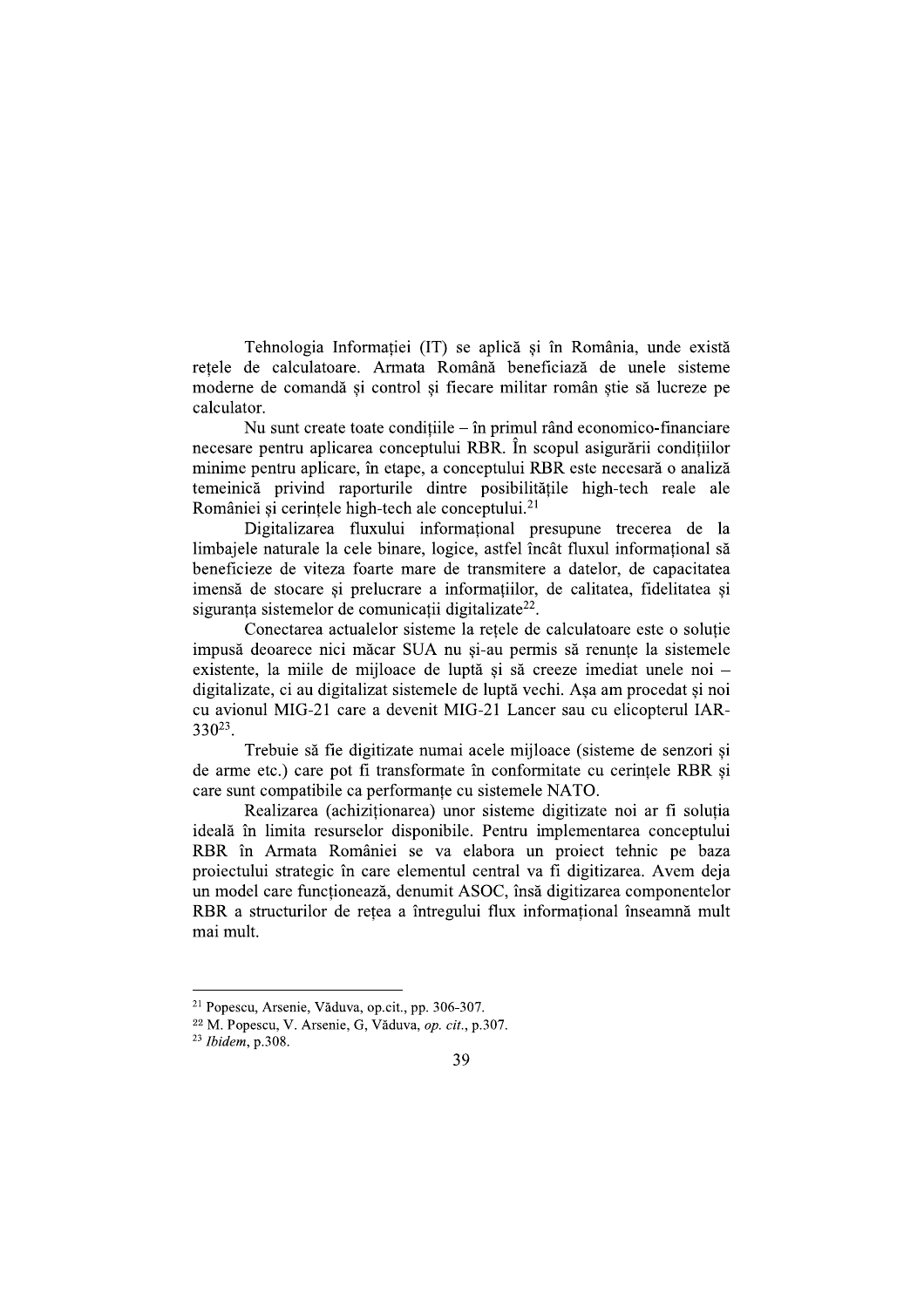Adăugarea la sistemele și platformele existente a unor componente digitizate reprezintă calea cea mai usoară pentru a realiza într-o primă etapă conectarea platformelor de luptă existente si a sistemelor în functiune la retelele centrale. Trebuie alese acele sisteme și mijloace existente care să facă obiectul unor astfel de adăugiri. Nu este avantajos să dotezi un tun învechit moral cu un sistem "Pentium" dacă acel tun manual nu are nici un viitor $^{24}$ 

## 7.3. Senzori cu destinatii multiple

Sistemele de senzori din Armata României nu corespund decât în mică măsură cerintelor impuse senzorilor din conceptul RBR. Cei mai multi sunt senzori analogici cu performanțe reduse. Singurii senzori cu capacitatea sporită și compatibili NATO sunt radarele FPS-117 și sistemele montate pe aeronavele modernizate, precum si dozimetrele DET-2, În Fortele Aeriene există stații de radiolocație AA care acoperă zona medie și joasă RAA-KUB, sisteme AA GHEPARD si OERLIKON.<sup>25</sup>

Stabilirea grilei de senzori și a sistemului de senzori cerut de aplicarea conceptului RBR în Armata României depinde de modelul adoptat, de doctrina de implementare si utilizare a conceptului, de asistenta acordată (europeană, americană sau combinată) pentru care se va opta și de resursele ce vor fi alocate.

Sistemul trebuie să cuprindă senzori pentru: observarea si supravegherea spațiului aerian, maritim și terestru; supravegherea ciberspațiului; observarea și supravegherea sistemelor și rețelelor proprii; senzori meteo, NBC; de identificare amic - inamic si senzori cu functii si destinatii multiple.<sup>26</sup>

Înzestrarea Armatei României pentru conceptul RBR pune în aplicare următoarele principii: principiul unitătii, principiul sistemului bazat pe rețea, principiul compatibilității, principiul priorităților și al eșalonării; principiul completitudinii; principiul standardizării; principiul modularității;

<sup>&</sup>lt;sup>24</sup> Ibidem, p. 308.

<sup>&</sup>lt;sup>25</sup> Popescu, Arsenie, Văduva, op.cit., p. 309.

<sup>&</sup>lt;sup>26</sup> *Ibidem*, pp. 312-314.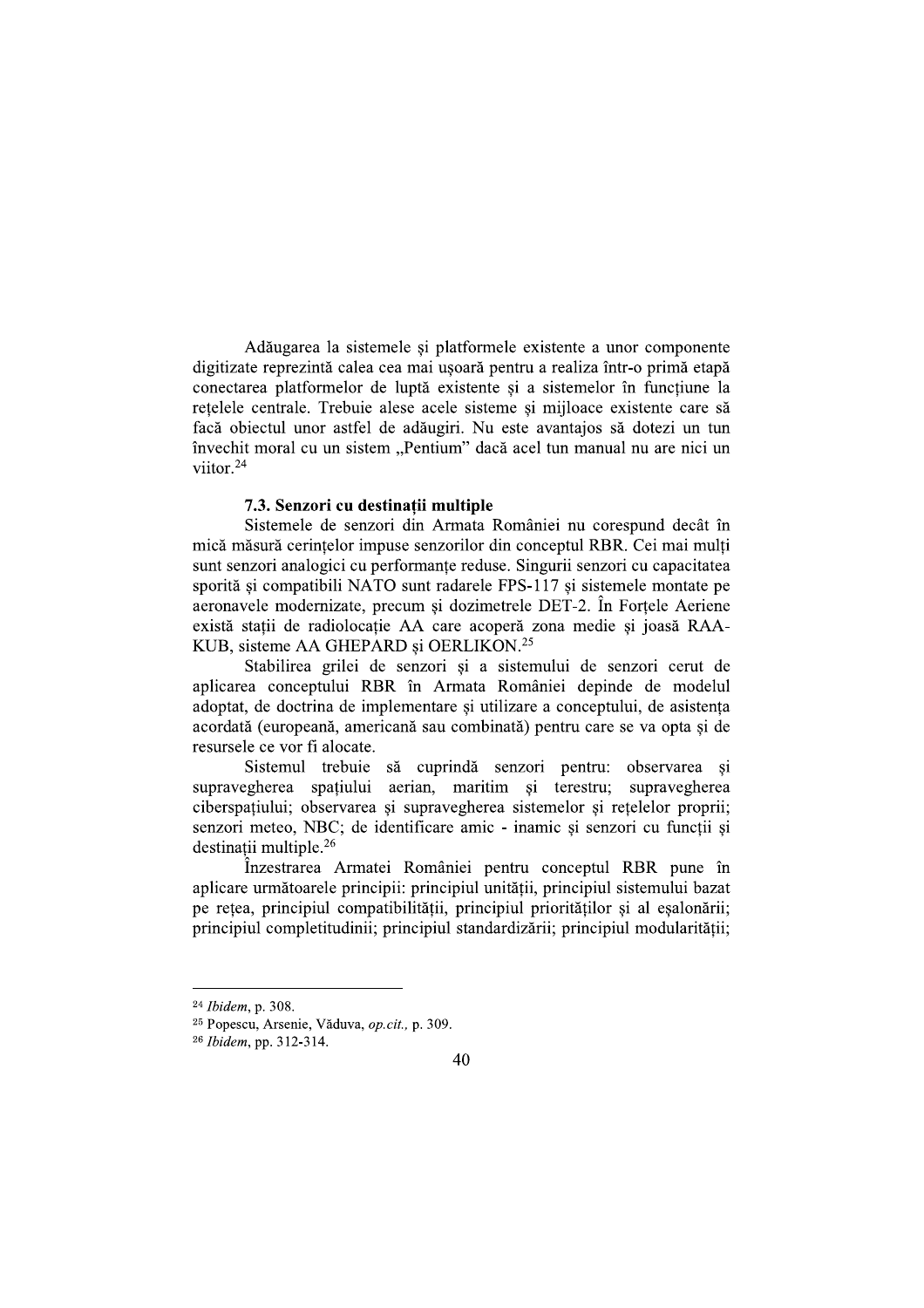principiul eficienței și principiul upgradeului/înnoirii și actualizării continue.

## 7.4. Fundamentele doctrinei folosirii conceptului RBR

Principalele fundamente ale doctrinei folosirii acestui concept sunt: politice, economice, tehnologice, informationale, militare.

Principiile pentru acțiunile întrunite și combinate sunt: Principiul suprematiei informationale; principiul suprematiei tehnologice; principiul identității structurilor de pace cu cele de război; principiul flexibilității; principiul modularității; principiul sinergiei; principiul prevenției; principiul actiunii rapide si decisive; principiul angajării punctuale, limitate si selective.

Principalii termeni cu care operează RBR sunt: informatici; date, transmitere de date si imagini: high-tech: TI: infrastructură: baze de date: organisme de suport; management informational; senzori; grila senzorilor; imagine operațională comună; imagine tactică comună; vectori de informații; trăgători; digitizarea informației; rețele (rețea centrală, rețea fizică, rețea virtuală, rețeaua platformelor; server, management al rețelelor.

## 7.5. Strategia implementării conceptului RBR

Implementarea conceptului RBR e o optiune politico-militară. Cele mai importante argumente care justifică o asemenea optiune sunt:

- RBR face parte din societatea de tip informational.

- Mai devreme sau mai târziu majoritatea armatelor moderne își vor constitui rețele C<sub>4</sub>I<sub>2</sub>SR după modelul american.

- Pe termen mediu și Armata României va materializa implementarea acestui concept.

- Introducerea acestui concept se poate face concomitent în sfera conducerii (comandă-control) și în sfera acțiunii prin înzestrarea platformelor de luptă cu aparatura și softurile necesare lucrului în astfel de retele.

- Elementele de sistem (STAR, ASOC, elemente digitale, softuri pentru C<sub>4</sub>I, procesoare de ultimă tehnologie etc.) ca si platformele din Armata României trebuie analizate pe structuri și categorii de forțe în functie de cerintele conceptului operational si de rezultate.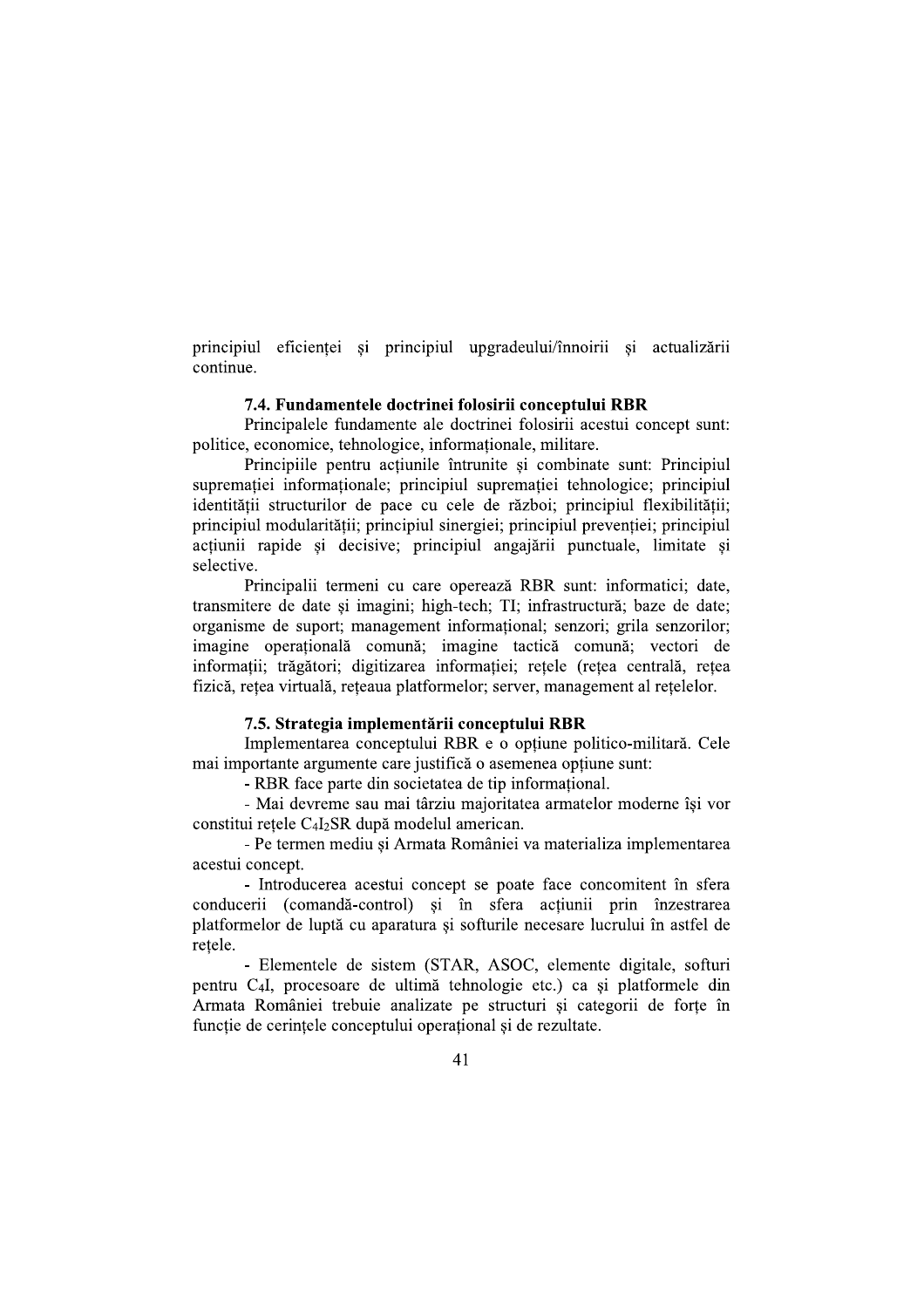- În configurarea unor variante de organizare și înzestrare a Armatei României si în constituirea modelului RBR se poate porni din două directii convergente (experienta Fortelor Armate ale SUA si identificarea si analizarea riscurilor, amenințărilor și vulnerabilităților).

Pentru aplicarea conceptului RBR în Armata României trebuie parcurse următoarele etape:<sup>27</sup>

- Cunoașterea conceptului;

- Identificarea elementelor care pot fi integrate în conceptul RBR:

- Elaborarea unei doctrine de utilizare a conceptului RBR în Armata României:

- Formularea modelului actional întrunit sau combinat de tip Joint fundamentat pe RBR;

- Realizarea conexiunilor dintre modelul actional întrunit axat pe RBR și posibilitățile reale ale Armatei României;

- Introducerea cerințelor RBR în strategia forțelor, în strategia miloacelor si în strategia operatională (în structura de forte, în sistemul de înzestrare și instruire, în logistică și în conceptul operațional);

- Pregătirea fortelor care vor fi introduse în teatrele de operatii pentru îndeplinirea diferitelor misiuni.

## **8. RESURSELE NECESARE**

România nu are în prezent toate resursele necesare implementării si materializării conceptului RBR.

Din punct de vedere al tipului și calității sunt necesare următoarele resurse: umane, financiare, economice, high-tech, TI, infrastructuri si structuri de comunicatii.

Resursa umană e foarte importantă în aplicarea conceptului RBR. Ea trebuie să corespundă cantitativ și calitativ pentru selectarea personalului necesar pentru elaborare concepțiilor. De asemenea trebuie să corespundă și pentru coordonarea si controlul functionării sistemelor informationale si automatizate.

Din categoria acestor resurse fac parte:

<sup>&</sup>lt;sup>27</sup> M. Popescu, V. Arsenie, G, Văduva, op.cit., pp. 339-342.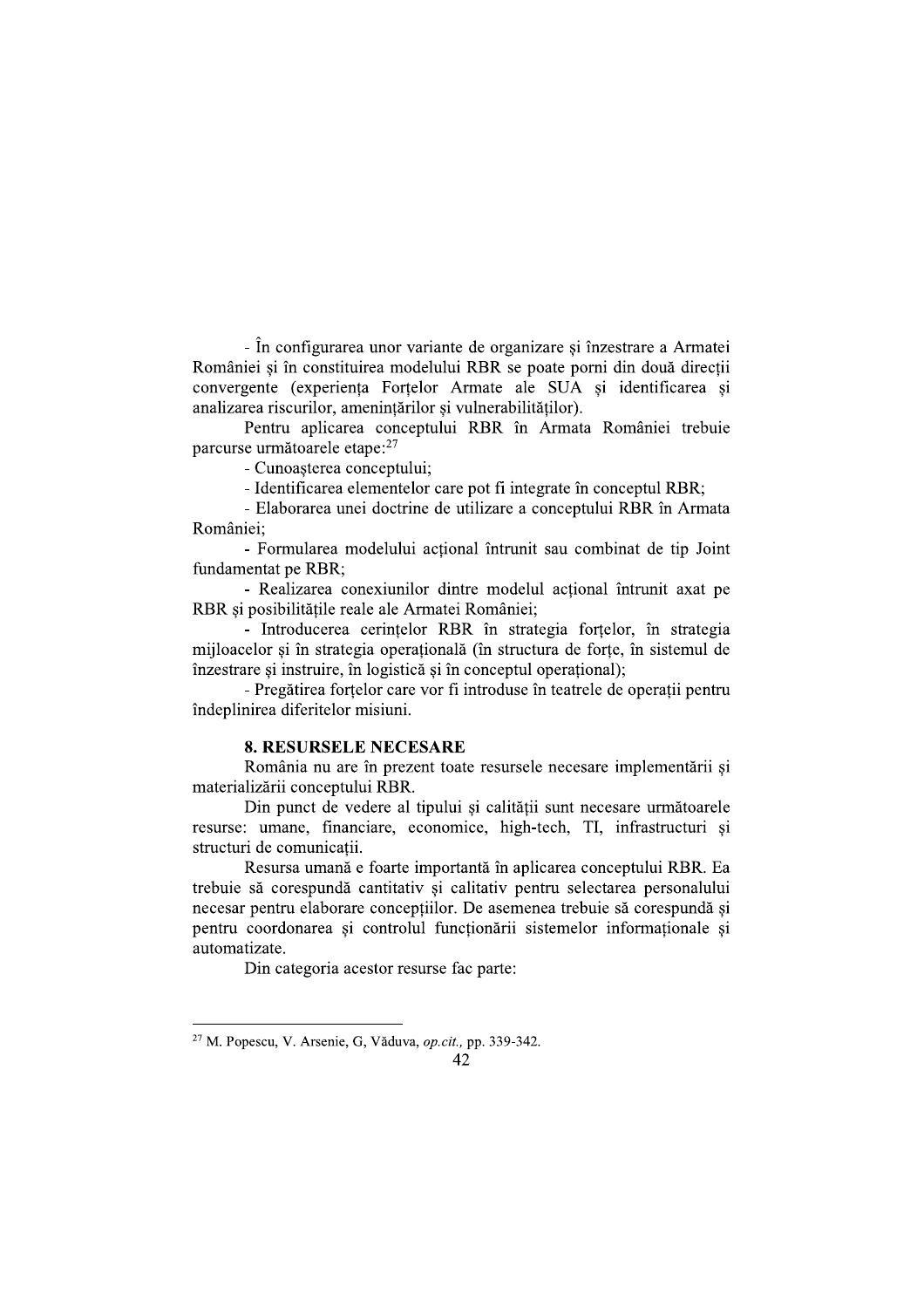- absolvenții Colegiului Național de Apărare și a unor instituții similare din străinătate si care fac parte din Parlament, Guvern si din ministere.

- generalii și ofițerii care au făcut studiile în străinătate și sunt familiarizati cu acest concept.

- generalii și ofițerii cu o pregătire tactică și strategică superioară.

- militarii specialisti în ACT și comunicații implicați în procesul de restructurare a armatei si în realizarea sistemelor informationale/informatice si de comunicații.

- militarii care participă la misiuni internaționale în cadrul NATO și organismelor de securitate.<sup>28</sup>

Resursa umană pentru exploatarea sistemelor informatice e insuficientă si trebuie să fie completată la nivelul structurilor centrale si la nivelul celorlalte structuri ierarhic subordonate cu personal calificat care să asigure functionarea continuă a sistemelor. Din categoria aceasta fac parte ofiterii absolventi ai institutiilor militare si civile de învătământ cu pregătire informatică și de comunicații; maiștri militari și subofițeri absolvenți ai institutiilor militare si civile si salariati civili cu pregătire superioară si medie în domeniul informaticii. E necesară armonizarea dinamicii pregătirii specialistilor militari informaticieni cu dinamica introducerii în exploatare a noilor sisteme care vor functiona în cadrul conceptului RBR. Categoriile de forțe armate trebuie să-și dezvolte capacitatea de pregătire a personalului tehnic și de operare pentru sistemele RBR în instituțiile de învățământ militare proprii. De asemenea resursa umană trebuie pregătită în plan extern (în SUA, UK, Franta, Italia și Germania).<sup>29</sup>

Resursa financiară în România e limitată tinând seama de faptul că implementarea conceptului RBR va costa mai multe miliarde de dolari. Prin efort propriu finanțarea poate fi făcută în 15 ani, iar cu ajutorul unui partener strategic (SUA) în 10 ani. De asemenea se poate avea în vedere finantarea de către NATO sau UE.<sup>30</sup>

<sup>&</sup>lt;sup>28</sup> Ibidem, p. 342.

<sup>&</sup>lt;sup>29</sup> Ibidem, pp. 342-343.

<sup>&</sup>lt;sup>30</sup> Ibidem, p. 343.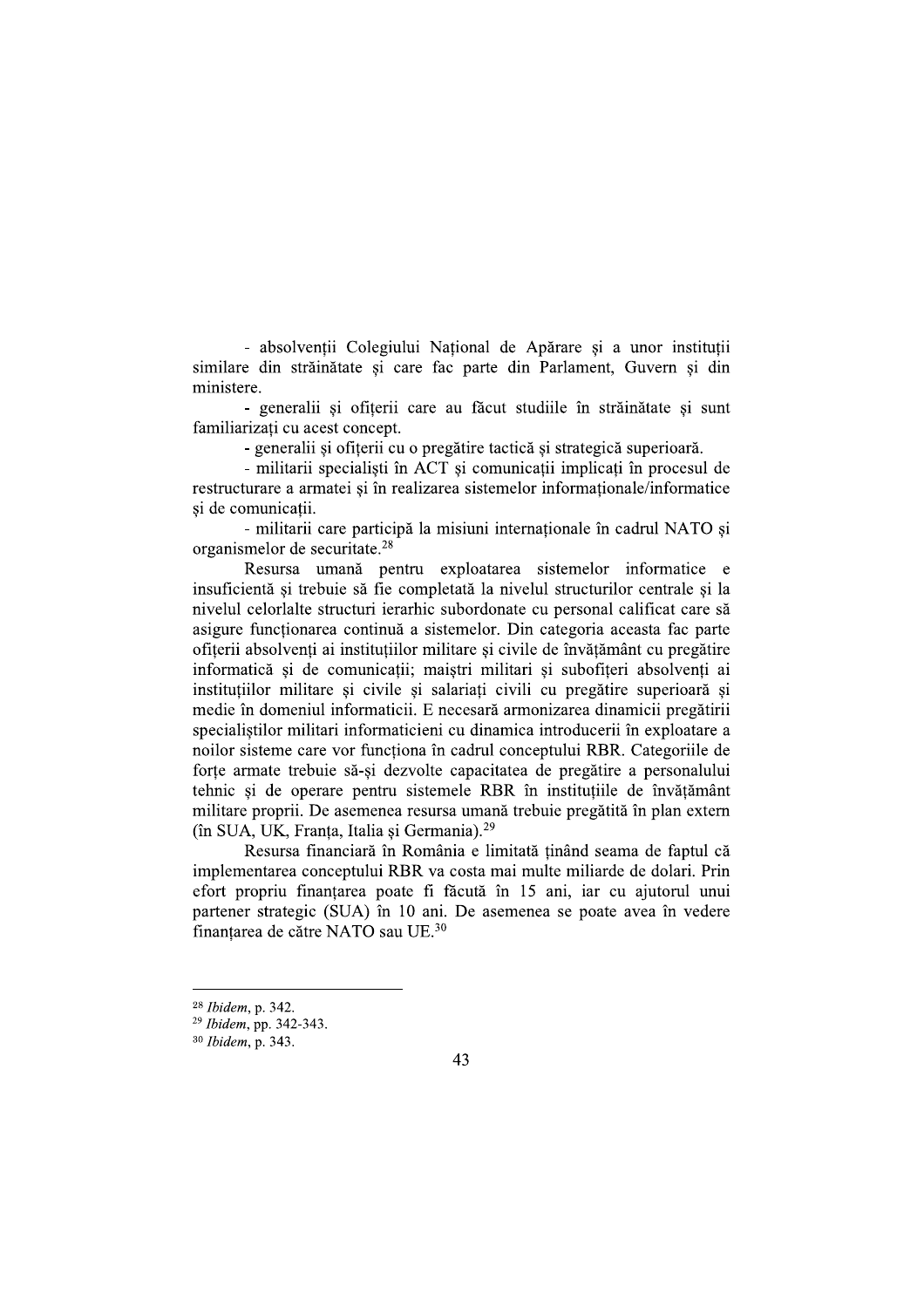Resursa high-tech reprezintă cadrul în care poate fi implementat un asemenea concept. Tehnologia necesară pentru RBR este pe punctul de a se generaliza. Aceasta este prezentă și în România, dar nu este vorba numai de prezenta acestei tehnologii, ci și de contribuția românească, adică de aportul românesc high-tech. O analiză riguroasă a acestui aport si optimizarea acestuia reprezintă o condiție de bază a adoptării conceptului. Este necesară o decizie politico-militară care să stabilească filosofia de implicare, dependențele și interdependențele și coerența sistemului. De asemenea trebuie să se știe gradul de securitate și o garanție high-tech, gradul de implicare națională și de dependență internațională. Cât contează parteneriatul strategic în derularea programelor este o altă problemă care trebuie știută.

Tehnologia Informatiei (TI) reprezintă resursa principală a RBR. România are rețele de calculatoare și un personal calificat, dar nu are resurse financiare și de aceea problema TI este greu de soluționat.

Resursele economice stau la baza economică a high-tech si a TI. Economia românească nu e în măsură să asigure o strategie națională pentru high-tech. Materializarea conceptului RBR nu se poate face fără implicarea factorului economic (resurselor economice).<sup>31</sup>

Oricum, din echipa care va avea sarcina de a elabora doctrina și strategia de implementare a conceptului trebuie să facă parte si economisti. Există două premise ale identificării și valorificării resurselor economice: 1) privatizarea producerii elementelor necesare și 2) încurajarea specialiștilor nationali din domeniul TI.

În anul 1993 MApN a transmis către C.S.Ap.T "Concepția de organizare si realizare a STAR". Această conceptie a fost avizată de C.S.Ap.T prin Hotărârea nr. 0031/09.06.1993 și a dispus înființarea unui colectiv interdepartamental coordonat de Marele Stat Major pentru elaborarea unui studiu complet cu privire la modernizarea sistemului național de transmisiuni și la realizarea Sistemului de Transmisiuni al Armatei României.<sup>32</sup> În curs de constituire sunt infrastructurile si structurile

<sup>&</sup>lt;sup>31</sup> Ibidem, p. 344.

<sup>&</sup>lt;sup>32</sup> Constantin Mincu, "Sistemul de transmisiuni al Armatei României (STAR) - scurt istoric", Transmisiuni. Revistă de istorie și cultură militară, Supliment istoric nr.1/2021, p. 8.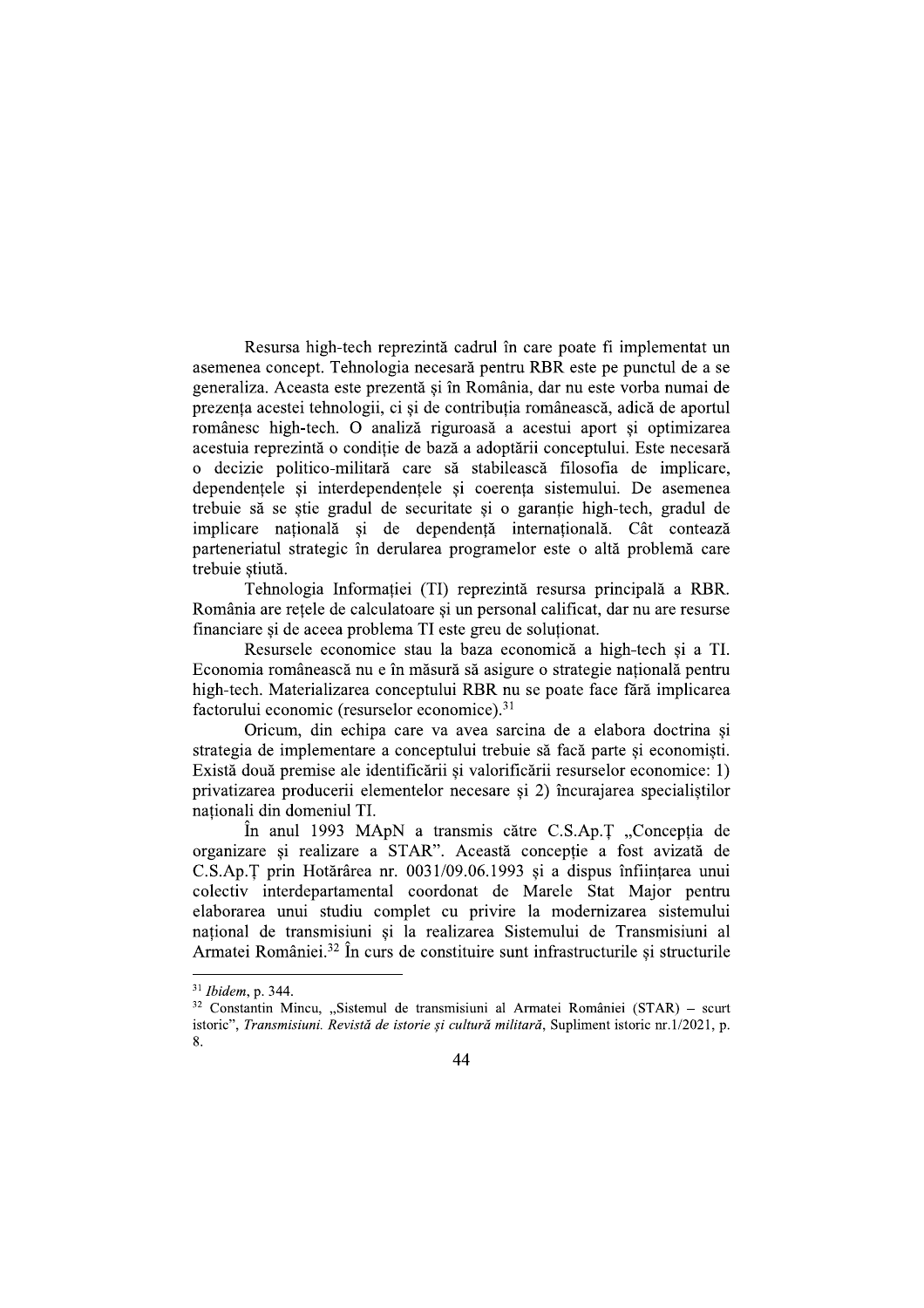de comunicatii atât cele nationale, cât și cele ale categoriilor de forte armate. Din STAR a fost realizată o parte din Reteaua de Transmisiuni Permanentă, iar sistemele tactice (mobile) de abia au fost luate în discutie. Se impune un efort national serios pentru crearea bazelor de date și a sistemelor de acces autorizat la ele. Bazele de date necesare RBR se pot realiza si prin transfer internațional de la cei care le dețin pe baza acordurilor încheiate cu unele state, dar efortul național și militar în acest domeniu nu va fi nici ușor, nici pe termen scurt, ci pe termen mediu. Crearea si utilizarea eficientă a bazelor de date reprezintă una dintre cele mai spinoase probleme ale RBR. Problema principală a creării bazelor de date o constituie standardizarea informatiilor (coduri, formate unice). În conceptul RBR baza de date are deja semnificația de colecție/depozit de informații standardizate cum ar fi: tabelele, fisierele de diverse tipuri etc. Din punct de vedere al situării si accesării lor interne și externe acest tip de acțiuni reclamă o serie întreagă de probleme și aspecte. Atât dimensiunea, cât și structura internă și cea externă a resuselor se cer analizate cu mult discernământ și implică un ansamblu de acțiuni (politice, economice, diplomatice etc.) prin care să fie urmărite utilizarea tuturor oportunitătilor care au legătură cu interesul national de securitate si apărare.

Din punct de vedere al beneficiarului direct resursele acestea ar putea să fie din afara sau din interiorul sistemului national de apărare, însă si din interiorul armatei.

Resursele din afara sistemului național de apărare pot fi conectate la realizarea projectului de implementare a conceptului RBR daçă un astfel de efort e benefic pentru ele (resurse financiare, high-tech, IT (TI) si de altă natură) care pot avea un profit pe termen lung. Identificarea și utilizarea lor trebuie să se facă conform unor strategii complexe, cu implicarea patronatului, a ONG-urilor și a altor structuri care ar putea concura la satisfacerea interesului national. 33

<sup>&</sup>lt;sup>33</sup> Ibidem, p. 345